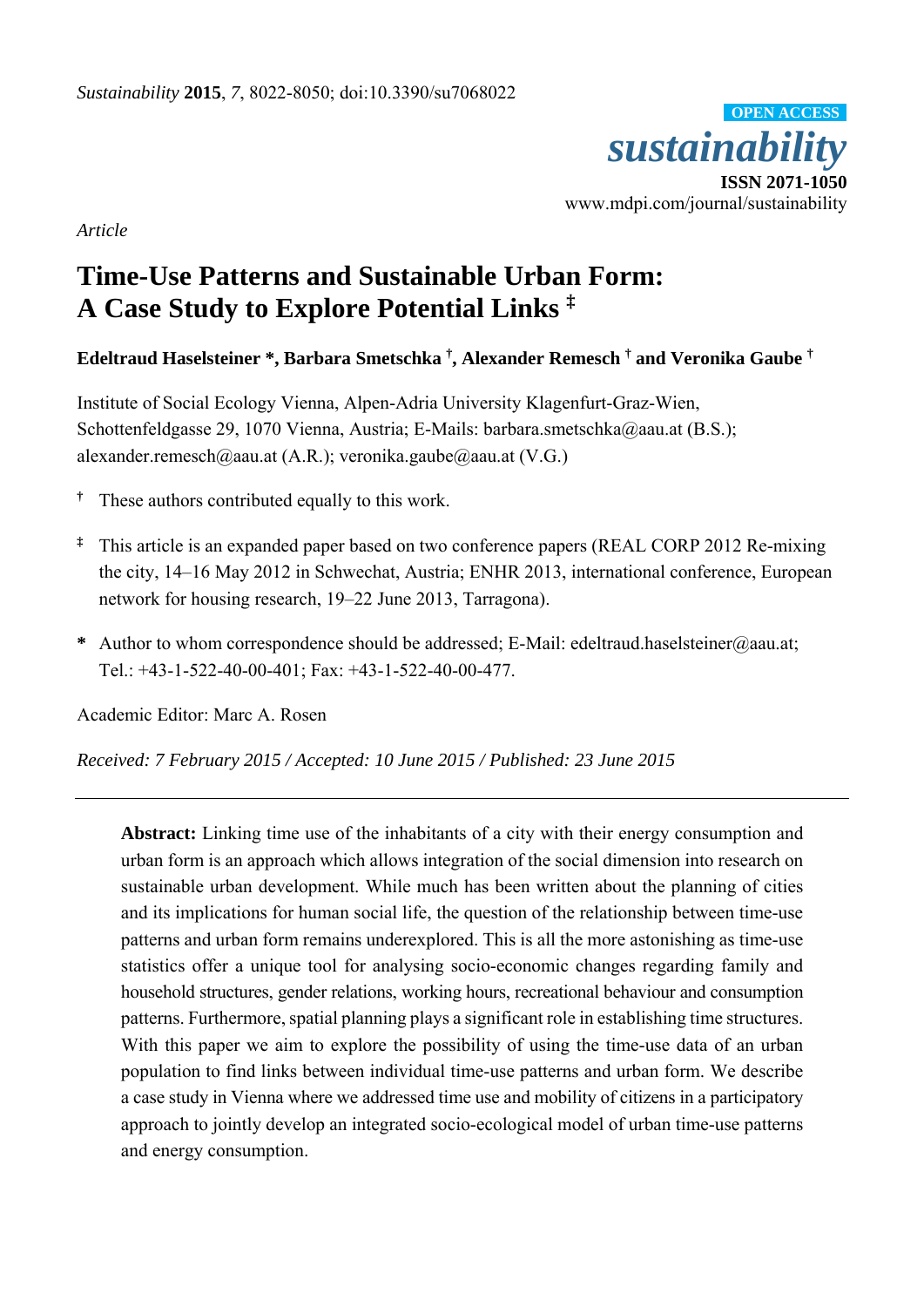**Keywords:** social ecology; sustainable urban planning; social sustainability; time use; quality of life; energy use

## **1. Introduction**

Time-use structure of household members (including phenomena such as time squeeze and synchronization of activities of different persons), the energy requirements of households and the spatial organization of cities are connected with each other. Crossing larger distances between locations for activities requires more time, more energy or both. Consequently, lack of time often translates into spending more money and more energy, severely constraining individual and household choices. Further, time sovereignty, *i.e.*, freedom of choice over one's time use, is considered to be a key feature for quality of life. Available time, as much as available money, governs everyday decision-making of household members concerning living space, consumption patterns and means of transportation. All of these activities consume energy (transport energy, heating/cooling energy, *etc.*).

As part of the ongoing UTE research project (Urban Time and Energy: A socio-ecological model for assessing time use and energy metabolism), we aim to gain greater insight into the drivers of time-use patterns and energy use by focusing on time-policy measures that consequently impact the energy and material consumption activities of urban households and the necessary urban infrastructure. An integrated socio-ecological simulation model is being developed to study the linkages between time-use patterns in differently structured areas of the city of Vienna and urban energy consumption. With time-use patterns for the daily routine of citizens on the one hand and the urban energy flow on the other, we aim to explore how different urban planning or transport planning policies could lead to more sustainable time-use patterns.

Our research is based on a broad range of literature review, data analysis, model development, expert interviews and a participatory process. In this paper we focus on the latter, the participatory process, to explore links between individual time-use patterns and urban form. For this, a case study was carried out in the city of Vienna to learn more about drivers of individual time use of citizens and gain systematic understanding about correlations with urban form. The case study area was selected by a two-step analysis: a factor analysis to group and reduce indicators into main components, and a cluster analysis using the factor scores for each neighbourhood area. The finally designated neighbourhood area is one of the most densely populated areas in Vienna, centrally located with good public transport infrastructure, and a dominating building stock of the Founders' Period. The urban district is just at the beginning of a revitalization process, an urban renewal office has been installed to actively support and coordinate revitalization and participation processes. By using qualitative interviews and workshops with representatives of important stakeholder groups, first assumptions about drivers behind time-use patterns were generated.

In this paper we focus on possible interrelations between time-use patterns and the urban space. A comprehensive review of key publications and transdisciplinary concepts that link time use, urban form and energy consumption are introduced in Section 2. In Section 3 we describe our methodical approach to find potential links between time use and urban form. In a case study in Vienna we addressed time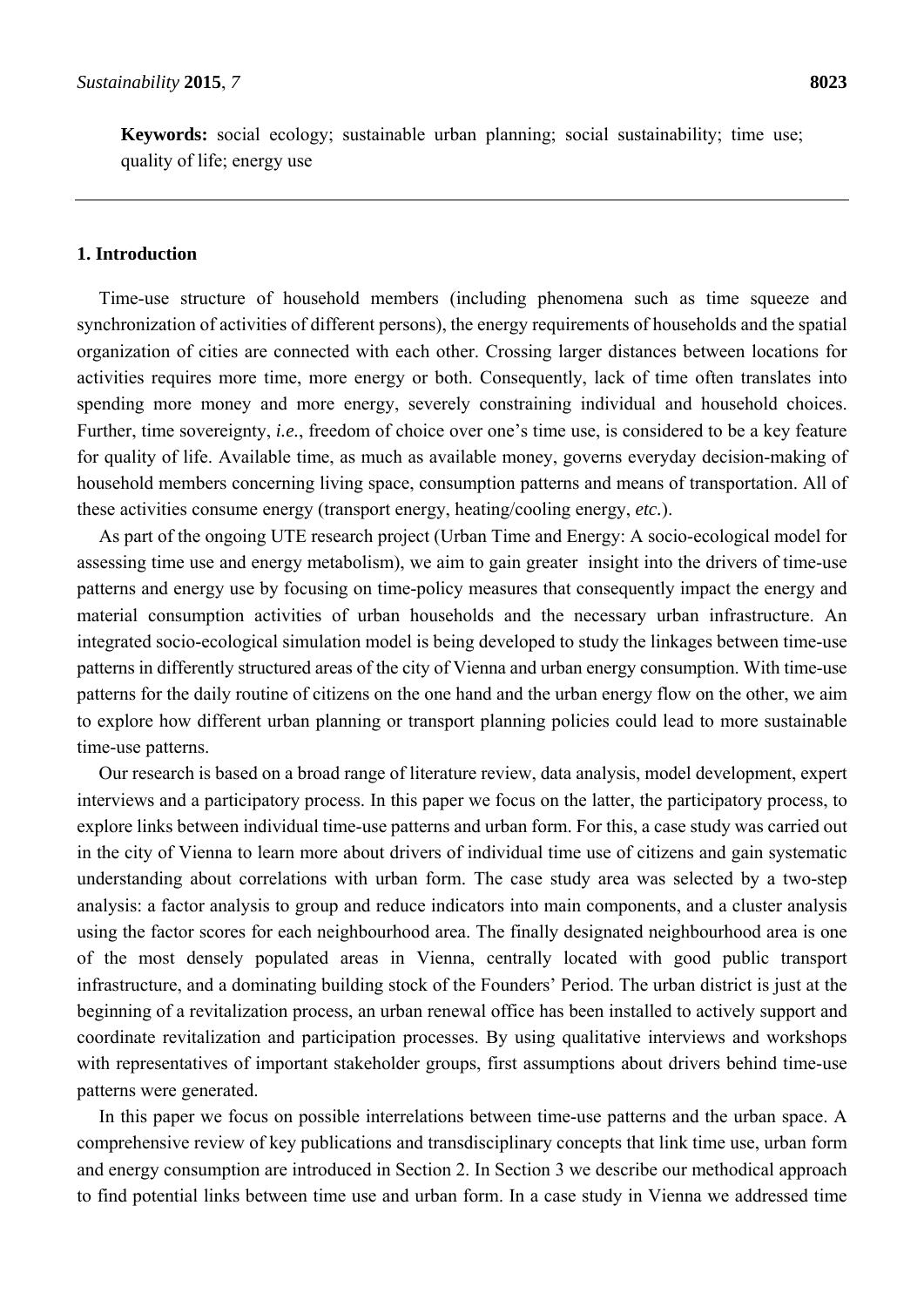use and mobility of citizens in a participatory approach to jointly develop an integrated socio-ecological model of urban time-use patterns and energy consumption. This case study is presented in detail in Section 4. The integrated socio-ecological modelling approach, which will guide our further research to synthesize concepts and insights from social and natural sciences into a coherent picture and thereby help to better understand the interrelations between various drivers behind the trajectories of socio-ecological systems, is presented in Section 5. Preliminary findings are discussed in the Section 6 and further steps finally summarized in Section 7.

## **2. Linking Time, Space and Energy**

#### *2.1. Time Policy and Time-Use Research*

Time policy and its research is a young interdisciplinary field aiming to integrate time aspects in urban development planning and decision-making processes. In the early 1980s in Italy it was largely a result of linking gender issues to urban planning and transport [1–4], and it also has a tradition in Germany [5–7] and France [8]. These studies address the question of how major changes in western industrialized societies over the past 50 years—*i.e.*, the increase in female employment, the shift to a knowledge society and changes in production and consumption patterns (Post-Fordism, precarious work, internationalization of labour)—lead to new patterns of time use, like more flexible working hours, multitasking, new working modes and different needs for services and infrastructure. In addition, they focus on how arising issues of time pressure and time conflicts can be addressed in terms of political measures concerning the times of a city [9]. The project draws on the international preliminary work and experiences gained from time-policy projects in Italy, Germany, France and the Netherlands. A few years ago, Vienna has launched an assessment of the potentials of communal time-policy in a feasibility study [10]. Similar to other international model projects, this study aimed at optimizing time issues in order to improve citizens' quality of life and their "time affluence".

In sustainability sciences, it is important to find indicators to assess quality of life and changes therein. Time use is an integrative aspect of many facets of quality of life and is seen as a helpful element to monitor [11–18]. The terms "time scarcity" and "time affluence" [19–22] are used to link economic and social factors and to find alternatives to a solely economic notion of growth and development [23–25]. Eurofound, the European Foundation for the Improvement of Living and Working Conditions, examines in its European Quality of Life Survey a range of issues, such as employment, income, education, housing, family, health, work-life balance, life satisfaction and perceived quality of society. Having sufficient time to fulfil both professional and personal goals—raising children, caring for older relatives, maintaining social and family contacts—is a crucial element in determining a good quality of life. However, findings from the European Quality of Life Survey 2007 indicate that work-life balance remains an elusive goal for many working Europeans [26,27].

Linking sustainability research with time-use research is gaining some importance in socio-economic national accounting, in non-monetary input-output approaches [28–30] and in other new attempts to strengthen socio-economic features within sustainability discourse [31–35].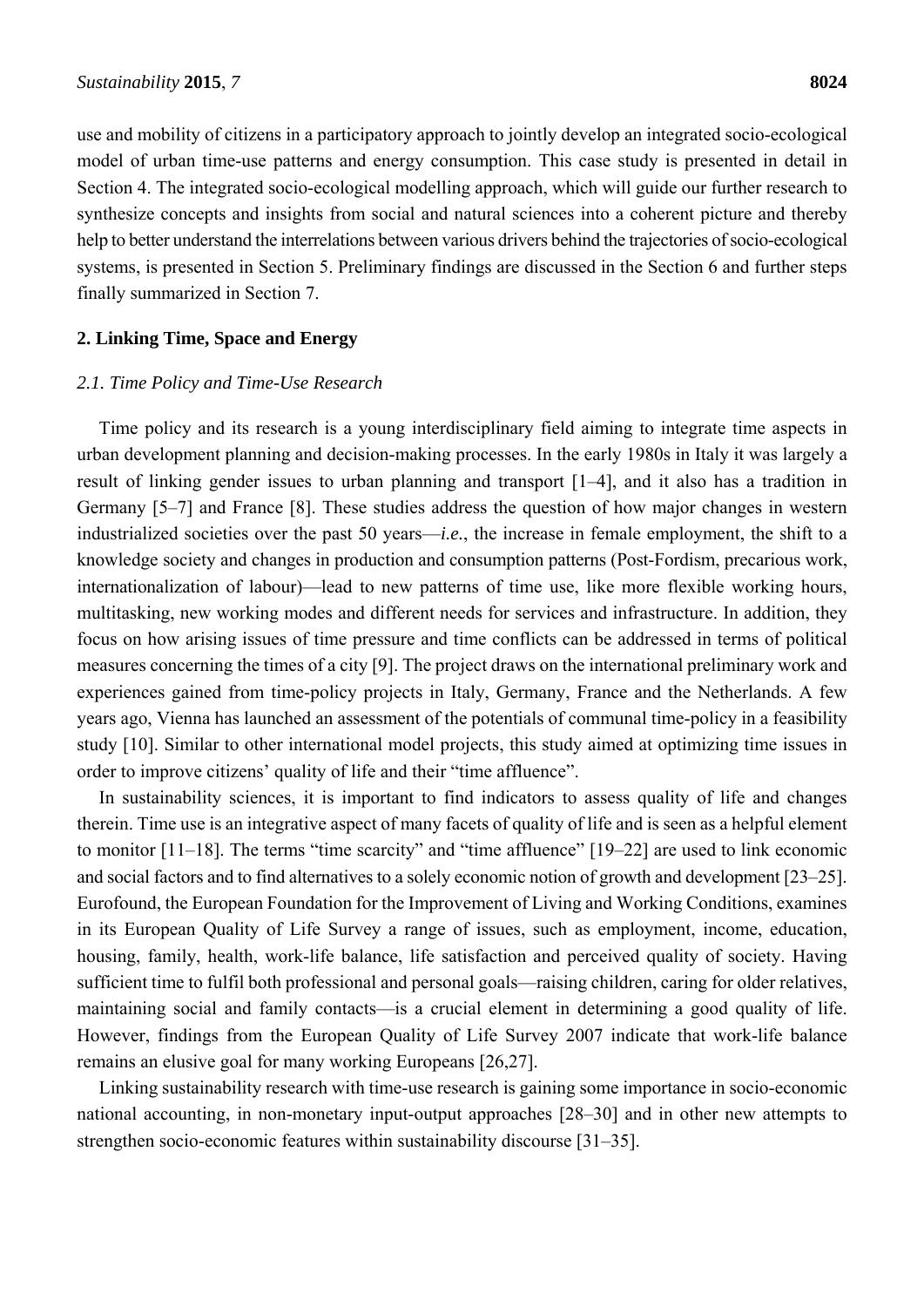#### *2.2. Time-Use Patterns and Urban Form*

The first approaches to integrating time aspects in regional and geographical studies already appeared at the beginning of the 1970s. A central model was the space-time aquarium developed by Hägerstrand [36]. The movement of humans is demonstrated in a three-dimensional model, whereby the area is represented as two-dimensional map and the temporal dimension in the vertical Z-axis is supplemented. Range of movement and speed depend on outside factors and are subject to certain restrictions. Hägerstrand divides these restrictions into three categories: capability constraints, coupling constraints and authority constraints. His seminal paper "How about people in regional science" was the beginning of time-geography. Hägestrand's activity approach influenced fields ranging from urban planning to social sciences [37–40]. However, his approach was most widely adopted in transport studies, largely because of its ability to represent individual behaviour and transport accessibility [41–43]. Today, GIS methods have made it easier to integrate space and time. With modern communication technologies, such as internet and cell phones, new questions about spatial and temporal constraints have been raised, as people can be at different places at the same time, but also new perspectives of mapping and visualization of activity-based movements have opened up [44,45].

A city's time map—its fast and slow speeds, working and opening hours, the locations of its businesses and its mobility infrastructure, which together set the pace for how its inhabitants move in it—is of major importance for the temporal quality of city life and work [11,46,47]. While much has been written about the integration of time and space in geography and transport science, there are few surveys of the interdependencies between time use in cities and their connections with urban form [47]. Henckel and Herkommer [48] refer to the "temporal topography of cities" as an "indicator for quality of life". In light of Levine's [49] "pioneer step to an empirical approach to the question of the speed of cities", they ask for the driving forces of urban speed and conclude with the demand for a "chrono-urbanist perspective" in urban studies.

The influence of urban form and energy consumption is particularly discussed with regard to transport planning [50–52]. Schafer *et al.* [53] found that on average a person spends 1.1 h per day travelling. This time budget, together with a precise idea of the travel money budget—depending on their income level—is stable over space and time. His findings indicate that with greater distances citizens shift to faster modes of transport. The vision of a sustainable city is strongly associated with less dependence on automobiles and urban areas linked by public transport systems. Apart from transport, a number of principles related to energy, water and food security, conceptual models for zero-emission and zero-waste urban design, or the importance of social sustainability [54] have attracted increasing attention in the international debate.

Urban sprawl is seen as a major challenge for today's cities [55–57]. In opposition to efforts to counter large-scale expansion in terms of area, land-use is constantly growing. For example, in Austria, 15 hectares of land are transformed daily into construction sites and transport infrastructure [58]. Along with the loss of land as an important future CO<sub>2</sub> sink and source of energy and raw materials, the high ensuing costs (infrastructure costs for construction, maintenance, repair and renewal) and all further climate-related consequences of urbanization (increase in individual motorized transport, expansion of additional traffic routes, great use of fossil energy sources, *etc.*) are alarming. Contemporary models of built environment and spatial planning aim to align themselves again with the historical city. Knoflacher describes a "space-time dimension on the human scale" in the historical city whereas the "new city" is oriented along a "space-time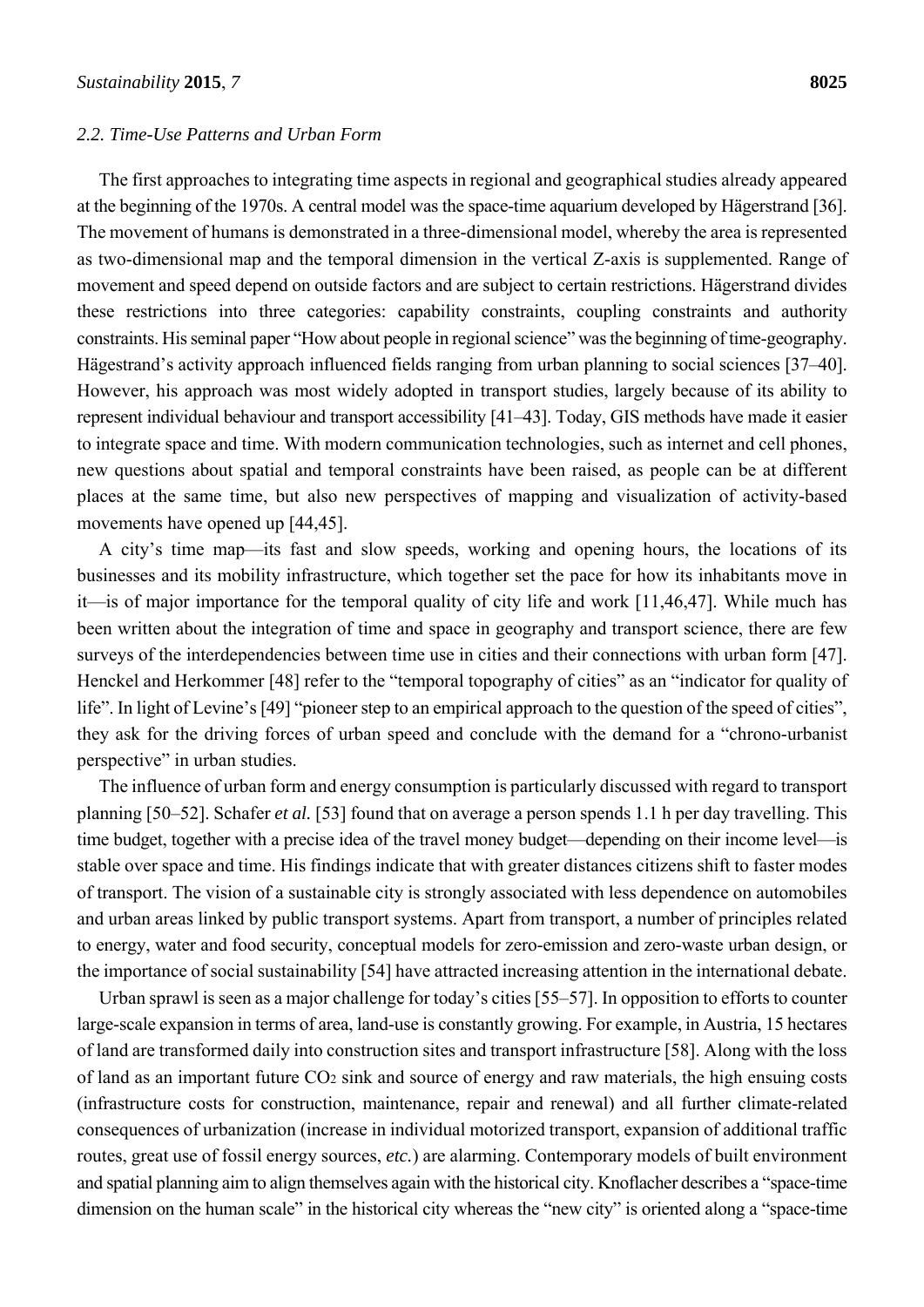dimension for machines" [59]. Concepts of the "compact city" or the "city of short distances" are favoured in contrast to the inflexible, divided and homogenous use of spaces [60–62]. Many authors outline three aspects of the compact city: a high density of population and built environment, a mixed-use city with a varied mix of supply of facilities and services and intensified urban land-use.

A growing body of research analyses potential indicators for a sustainable urban form [63–66]. Usually a mix of socio-economic indicators together with indicators that describe landscape metrics is proposed [67]. In recent times, the question of standardization of cities had been introduced, in response to the international trend to establish Smart Cities. However, there are no mandatory definitions for Smart City concepts so far. On the contrary, various meanings and interpretations exist, usually reflecting commercial or political interests. As a first step of harmonization, the International Organization for Standardization (ISO) published in 2014 the standard ISO 37120:2014 [68], "Sustainable development of communities-Indicators for city services and quality of life", outlining a set of indicators to compare and evaluate cities.

#### *2.3. Urban Energy Use*

Departing from energy metabolism as a crucial concept in assessing society-nature interaction and sustainable development [69,70] we focus on energy use. Urban energy use can best be understood from a demand perspective, not just for final energy forms, such as electricity or transportation fuels, but for energy services [71,72]. Each household and economic activity in urban areas can be interpreted as a demand for energy services, such as mobility (physical access to certain destinations and certain goods), ambient temperature (hotter or colder than the local climate), or working appliances (for home, office and industry, communications, *etc.*). These urban energy services are common to most urban areas, but the energy consumed to provide them varies greatly. Household demand for energy services changes depending on several factors, which can be categorized as economic, demographic and behavioural.

The positive correlation of income and energy use has been long established in the traditional energy literature, especially in national level analyses. Energy use correlation with income has been measured for households in the Netherlands [73], India [74], Brazilian cities [75], Denmark [76] and Japan [77], with similar results for GHG emissions in Australia  $[78]$  and  $CO<sub>2</sub>$  emissions in the USA  $[79]$ . Urban dwellers consume energy directly, in their homes and vehicles, and indirectly, through the goods and services they purchase. Since urban incomes are often higher than the national average, by this metric alone, urban populations can be expected to consume more energy than non-urban populations.

Demographic factors such as population growth, household size, average household age and migration influence urban energy usage. Household size plays an important role in energy use: above two persons per household, economies of scale can reduce the energy consumed per capita. Urban populations may have significantly smaller household sizes than rural populations, due to smaller family sizes and a larger generation gap as well as smaller dwellings, and are thus less likely to shelter extended families or many generations under the same roof. The evidence for the influence of age is mixed. In Sydney, increasing age was correlated with higher residential energy consumption but lower transportation use [80]. The most important effect of age may be through resulting changes in household sizes.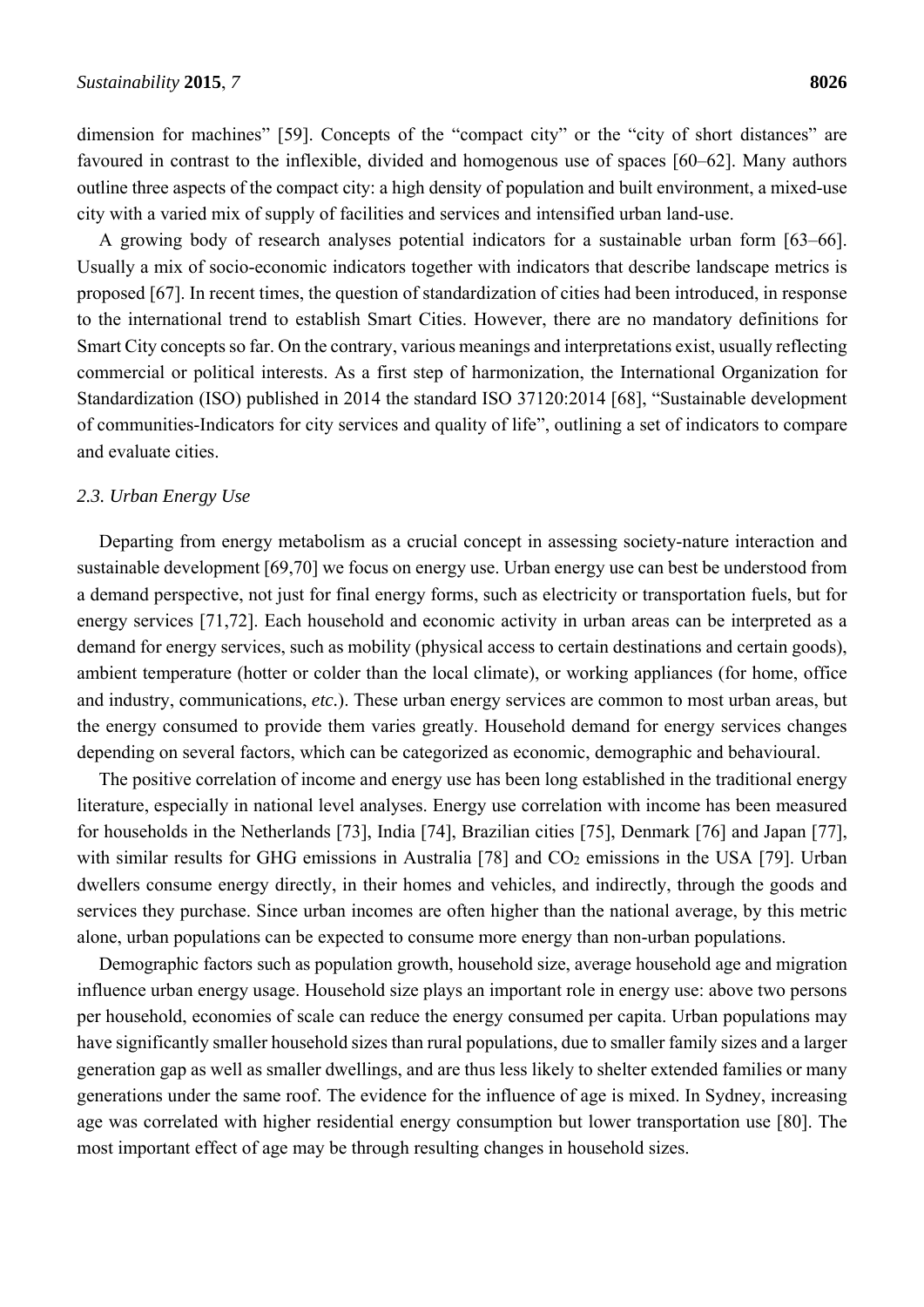Behavioural or cultural factors clearly influence energy use: e.g., using a car, especially a big car or SUV, as a social status symbol, compared to using the bus or a bicycle. Individual behaviour and household decisions on dietary patterns, eating habits, preferred ways to spend leisure time and many other elements are surveyed in research on sustainable consumption and possible rebound effects [81–87]. Recent research on energy consumption and gender aspects [88,89], on household behaviour according to energy use [90,91] and studies on individual mobility types [92] and sustainable lifestyles [93,94] will supply valuable guidance for potential time use and energy scenarios.

## **3. Research Design: Time-Use Data and Urban Form Indicators**

Time-use research is an interdisciplinary research field interested in how people spend their time during an average day, *i.e.*, what activities they pursue for how long sometimes including information on locations or other people present. This information is usually collected in the form of time diaries using time-use surveys. We use such a time-use survey to analyse linkages with urban form and infrastructure, aiming to expose sustainable energy consumption patterns. These in turn can be influenced either by behavioural changes in individual time use, or by structural changes in the urban fabric and infrastructure. Our methodical approach and how to define and measure time use and urban form is subject matter of this section.

## *3.1. Time Use: Data and Definition*

In socio-ecological, research time use can be classified according to its function in different systems. Time is used by individuals to produce and reproduce the personal system, the household system, the economic system and the community system [95]. These classification can be translated into time-use categories with the terms developed by Minx & Baiocchi [28] and can be operationalized with data from actual time-use surveys (Table 1). The time needed for mobility between activities can be included to the four categories. For the purpose of this study we decided to take time needed for transportation (by whatever means) as an extra category, as this is an important activity related to urban form and ideas on sustainable development of cities.

| <b>Re/Production of system</b> | <b>Encompasses activities</b><br>from Austrian time survey | Time-use category |
|--------------------------------|------------------------------------------------------------|-------------------|
| person                         | Personal Care & Sleep                                      | Personal time     |
| household                      | Household & Food; Family, Care & Support                   | Committed time    |
| economy                        | Employment & Study                                         | Contracted time   |
| community                      | Leisure & Activities for society, politics, culture        | Free time         |
| transport                      | Travel                                                     | Travel time       |

**Table 1.** Time-use activities and equivalent re/production of system.

A number of European nations conduct time-use surveys on a regular basis. These data are widely used to analyse changes in gender relations [28–32] and socio-economic changes like family and household structures, working hours, recreational behaviour and consumption patterns [22,33–35]. Statistics Austria finalized a new time-use survey for Austria in 2009, which serves as a data base for this research [36]. In this survey, 8234 respondents living in 4757 households have been asked to record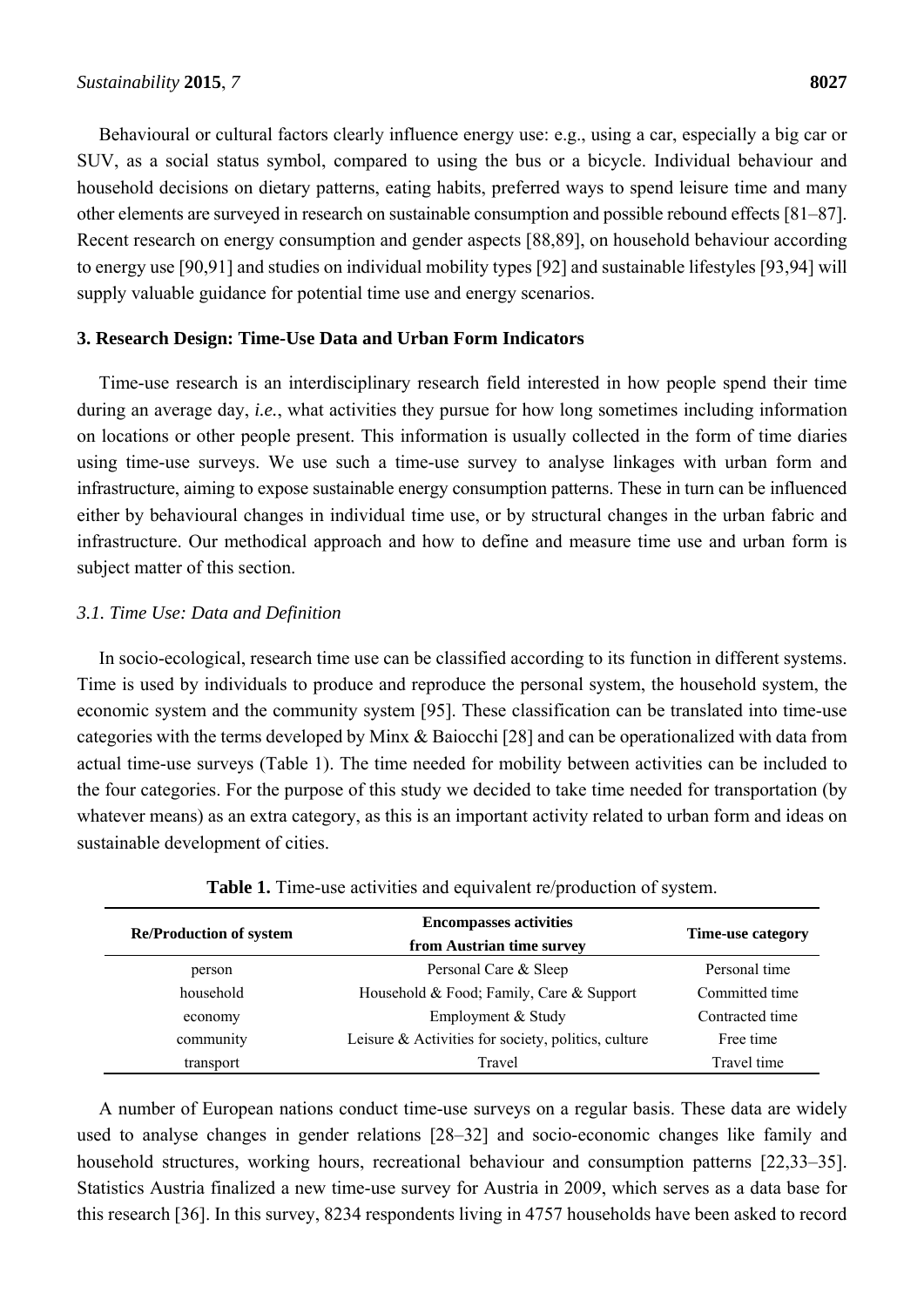all activities for a full day in slots of 15 min between 5 a.m. and 11 p.m. and of 30 min during the rest of the day. Respondents were allowed to report up to two simultaneous activities. Aside from their time use, respondents were asked to take down information on the presence of other people and the location. No pre-defined activity categories were provided, but activities were recorded in the respondents' own words. The resulting survey sheets were then transformed into 427 activity categories by trained coders. Examples of very broad activity categories derived empirically are shown in Table 1.

With this very detailed measurement of time use as a foundation, we are able to empirically analyse the link between time use and various socio-economic and socio-demographic variables that were recorded together with the time-use survey. This enables us to assign time-use values to each activity category of the agents in the agent-based model based on these socio-economic and socio-demographic variables like age, household size, income, presence of children in the household. For example, a household without children will have no time use for child care assigned in the agent-based model.

#### *3.2. Definition and Indicators of Urban Form*

Relevant studies provide a wide range of significant parameters for urban form [63,68,96,97]. The defining indicators range from various variables of density or land use to socio-economic and economic factors affecting the urban metabolism of a city, or transport related variables [63,64,67,97,98]. We focus on indicators for a sustainable urban form and ask for linkages with time use and impact on the environmental performance. Morphological characteristics of urban form, such as monocentric, polycentric, compact or dispersed are the most common indicators to define sustainable urban form. The causal relationship between time use and urban form is most evident in distance related parameters, but can also be seen in new forms of compressing time and space that have emerged against the background of new developments in information technology and new modes of transportation. Although it is difficult to precisely quantify savings in energy use from time-policy measures, the results of related publications provide evidence on the extent to which time use and urban form matter [34,99,100].

When assessing characteristics of urban form we concentrate on urban design concepts that have significant links with time use and energy consumption. Due to findings from the literature [54,63–66,97,98] and according to the requirement to operationalize them through time use related indicators, we focus on the following three key dimensions of urban design concepts: density, mixed land use and sustainable transport. In this context we define *density* as the density of population and buildings—in brief, the intensity of land use. *Mixed land use* refers to the diversity of functions within the urban area and the close proximity between housing, workplaces, educational institutions, leisure and supply infrastructure or green spaces. *Sustainable transport* is characterized by the public transport system, car ownership, modal spilt and the attractiveness for cycling and walking. Table 2 contains variables that operationalize these three dimensions of urban form and shows the assumptions which guide our research. Indicators will be measured on the city level; for more in-depth analyses, investigations on the district or even on the neighbourhood level are performed.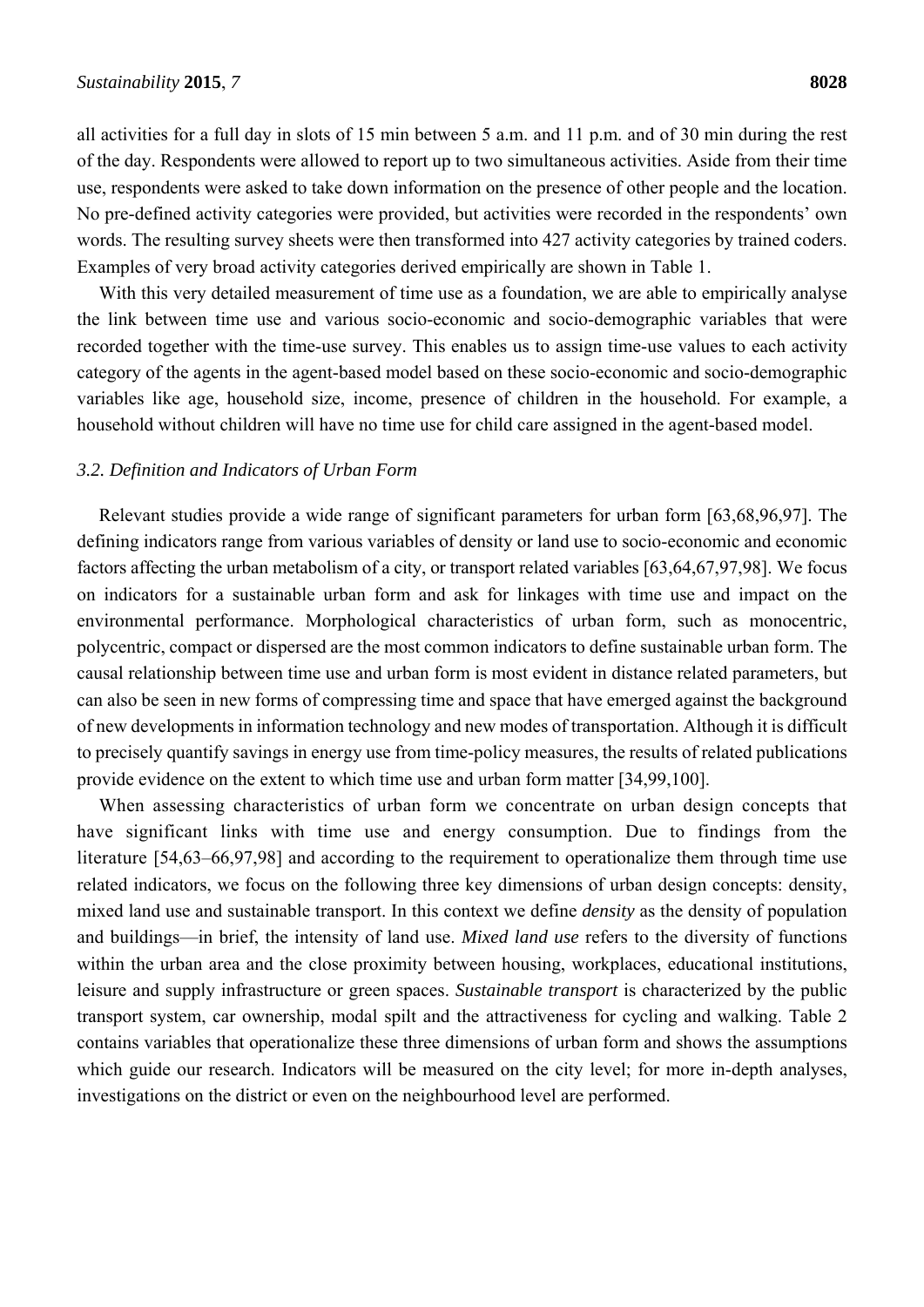| <b>Urban Form</b><br><b>Dimension</b>                           | <b>Definition of</b><br>sustainable urban<br>form                                                                                              | <b>Indicators to measure</b><br>urban form<br>[city/district/<br>neighbourhood]                                                                                                                                                                                                                       | <b>How these variables</b><br>might affect<br>sustainable time-use<br>patterns and quality<br>of life (e.g.)                                                                                                | <b>Time-use</b><br>activities                                |
|-----------------------------------------------------------------|------------------------------------------------------------------------------------------------------------------------------------------------|-------------------------------------------------------------------------------------------------------------------------------------------------------------------------------------------------------------------------------------------------------------------------------------------------------|-------------------------------------------------------------------------------------------------------------------------------------------------------------------------------------------------------------|--------------------------------------------------------------|
| Density                                                         | Maintaining<br>resources and rural<br>land through intense<br>land use and<br>restriction of urban<br>sprawl                                   | Residential units per ha<br>Inhabitants per residential<br>square kilometre<br>Per cent of households $\leq$<br>$2P$ ./ $\geq$ 3P. per area                                                                                                                                                           | Urban density enables<br>choice for more<br>sustainable modes of<br>transport (e.g., lower<br>densities encourage<br>car-use) and less travel<br>time                                                       | Travel                                                       |
|                                                                 |                                                                                                                                                | Share of residential and                                                                                                                                                                                                                                                                              |                                                                                                                                                                                                             | Household &<br>Food                                          |
|                                                                 | Efficient use of<br>transport<br>infrastructure,                                                                                               | industrial/commercial/<br>transport $(i/c/t)$ land use<br>of the total built-up area                                                                                                                                                                                                                  | Mixed Land Use                                                                                                                                                                                              | Family, Care &<br>Support                                    |
| Mixed Land Use                                                  | energy and resources<br>by mixed-use and<br>diversity of<br>functions: housing,<br>workplaces,<br>educational<br>institutions,<br>leisure- and | [per cent]<br>Share of workplaces<br>per area [No.<br>per 1000 residents]<br>No. of<br>supermarkets/public<br>health care<br>facilities/schools/day-care                                                                                                                                              | minimizes travel time<br>between activities, less<br>commuting time<br>and travelling time for<br>shopping, social<br>interaction, leisure<br>activities; different<br>activities can easier be<br>balanced | Leisure &<br>Activities for<br>society, politics,<br>culture |
|                                                                 | supply-infrastructure<br>in close proximity to<br>one another                                                                                  | facilities/ per<br>1000 residents<br>Green area [sqm per<br>1000 residents/per capita]                                                                                                                                                                                                                |                                                                                                                                                                                                             | Travel                                                       |
| Sustainable<br>Transport<br>(Infrastructure &<br>Accessibility) | Infrastructure and<br>accessibility that<br>facilitates more<br>sustainable modes of<br>transport (public<br>transport, bicycle,<br>walking)   | Km. of public transport<br>system per 1000 residents<br>No. of public transport<br>stops per 1000 residents<br>Pct. of commuters using a<br>travel mode to work other<br>than a personal vehicle<br>Km. of bicycle paths and<br>lanes per 1000 residents<br>No. of personal<br>automobiles per capita | Sustainable Transport<br>facilitates multi-use of<br>time (e.g., walking,<br>cycling/health, mobile<br>work in public<br>transport), more<br>time-sovereignty to<br>use time of travelling                  | Travel                                                       |

**Table 2.** Sustainable urban form and corresponding time-use activities.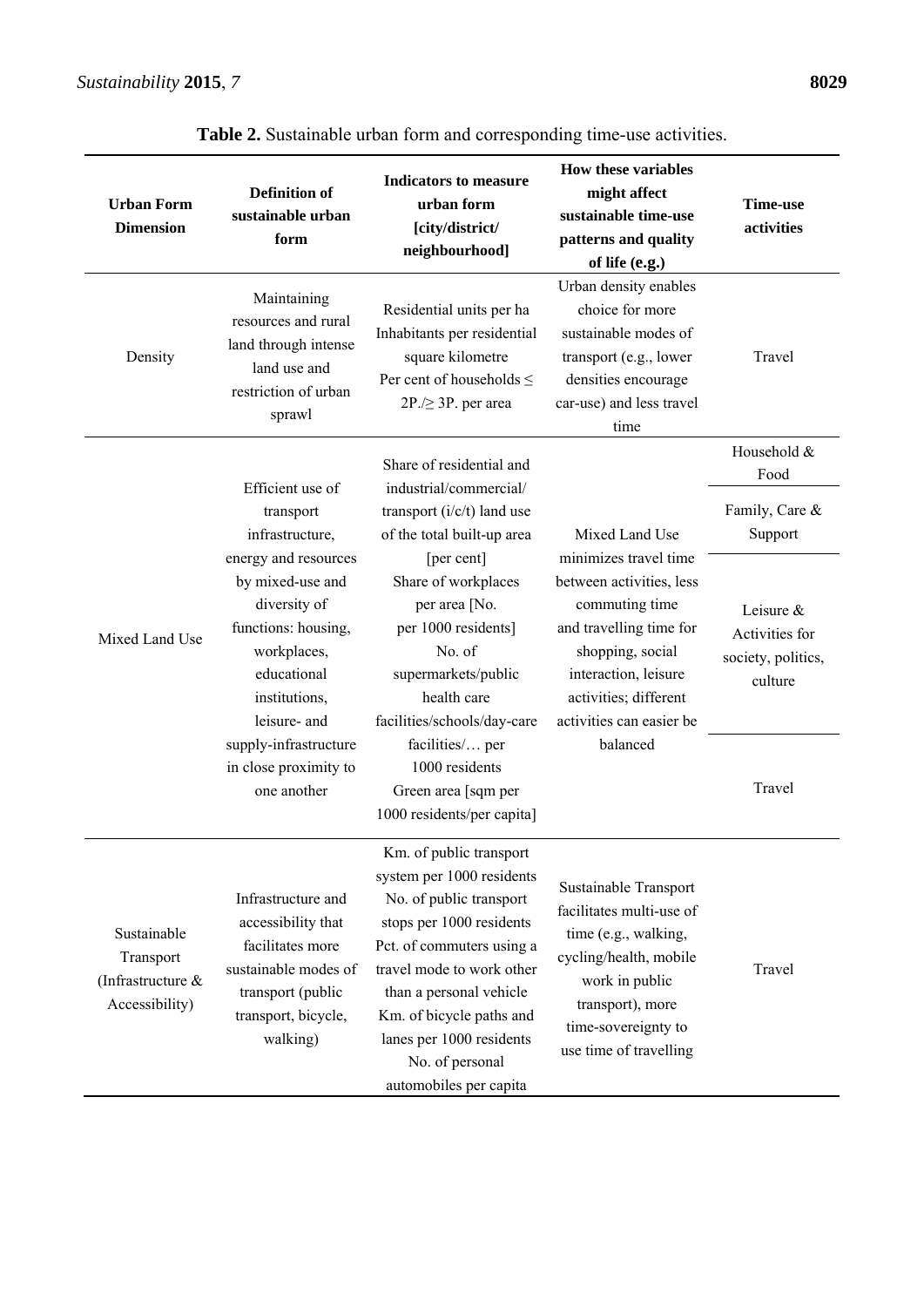## *3.3. How to Link Time Use and Urban Form*

Our understanding of sustainable time-use patterns involves an urban life with low carbon emission, along with high standards of quality of life for city dwellers. In particular, urban form in connection with sustainable time use and quality of life means decentralized, well-mixed areas with little need for long commuting, because workplaces, educational institutions, living space and recreational space and facilities are close. At the same time it can allow for a higher quality of life and counters the ever greater acceleration of our lives, which leads to higher energy demands.

We establish our hypothesis about sustainable time-use patterns on three main morphological and functional parameters of sustainable urban form: density, mixed land use and sustainable transport. These parameters have been specified and operationalized with measurable indicators in Table 2. To explore interactions between urban form and individual time use, our research is guided by the following assumptions:

- Urban density enables choice for more sustainable modes of transport and less travel time.
- Mixed land use minimizes travel time between activities and makes stipulating different activities easier.
- Sustainable transport enables multi-use of time (e.g., walking, cycling/health, mobile work in public transport), and more time-sovereignty to use time of travelling.

In our case study this hypothesis were adopted to the external conditions found in the given neighbourhood area. Density, mixed land use and sustainable transport, here in our understanding enabling design concepts of a sustainable urban form, were questioned and analysed in terms of influencing factors regarding individual time use.

#### **4. Case Study:** *Fasanviertel***, Vienna**

Urban density is a key factor providing infrastructure, water and energy supply to people living closer together. In a case study in the city of Vienna, we explored individual time-use patterns of citizens in a participative process. Thereby, the local infrastructure and built environment formed the structural basis for our research. The aim of this step was to gather qualitative data on drivers of individual time use and to learn more about its links to urban infrastructure.

#### *4.1. Case Study Area*, *Multi-Stage Selection Process*

The project focus on the city of Vienna. Based on an analysis of seven groups of indicators shown in Table 3 in each of Vienna's 250 neighbourhood areas ("Zählbezirke") we specified our case study area.

The analysis consists of two steps: first, we conducted a factor analysis to group and reduce the indicators into main components and to reduce correlation between the indicators to a minimum for the second step. This second step involved a cluster analysis using the factor scores for each neighbourhood area and each main component.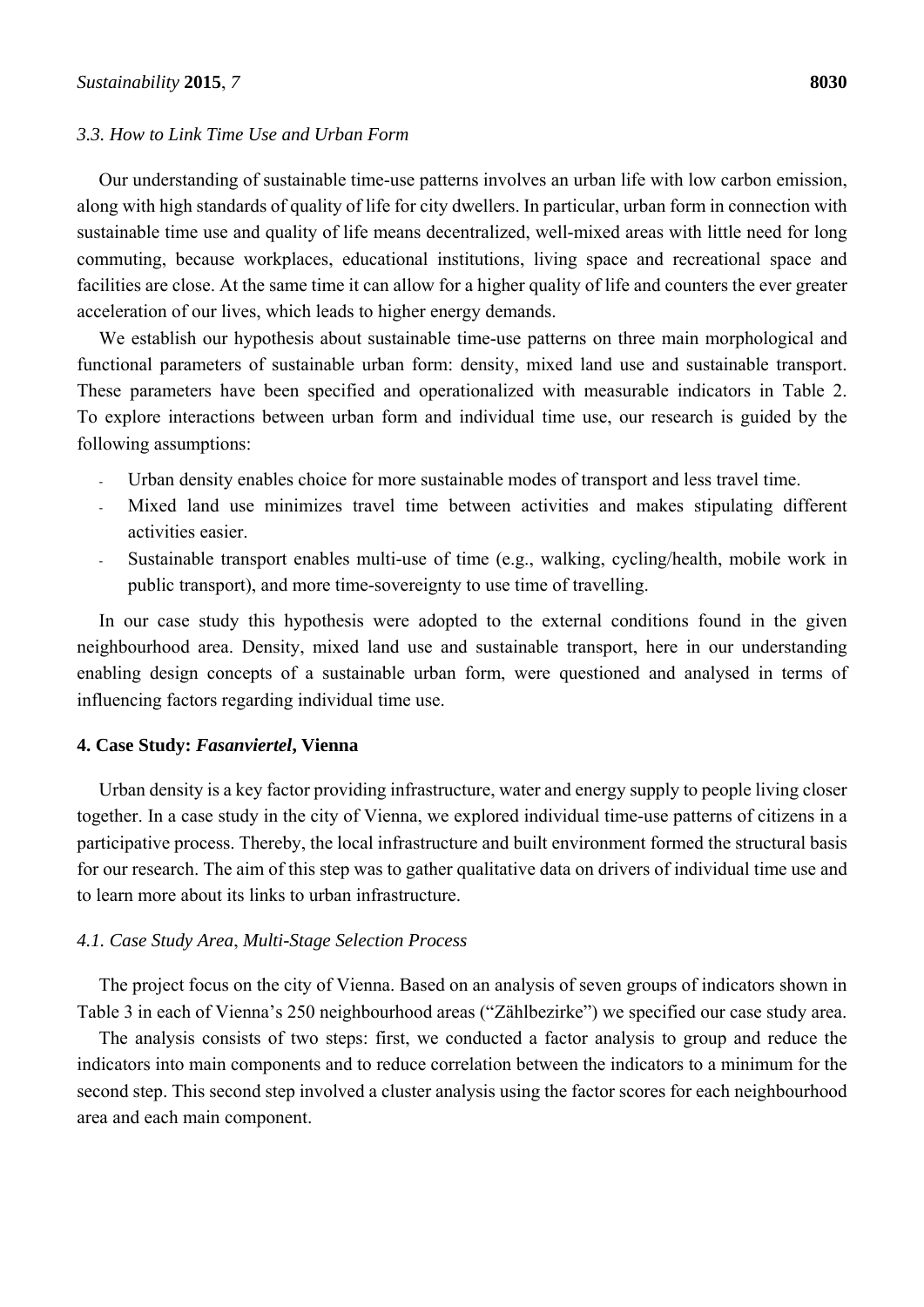| <b>Property</b>                | <b>Indicator</b>                                                                              |
|--------------------------------|-----------------------------------------------------------------------------------------------|
| Age                            | ‰ of population $\leq$ 19 year/ $\geq$ 65 year                                                |
| Household Size                 | ‰ of households $\leq$ 2 P./ $\geq$ 3 P.                                                      |
| Income                         | ‰ of persons with yearly income <€12,000/> $\epsilon$ 50,000                                  |
| Green area                     | Green area (sqm per 1000 residents)                                                           |
| Workplaces                     | Number of workplaces per 1000 residents                                                       |
| <b>Public Transport Access</b> | Number of public transport stops per 1000 residents (separate for sub-/railway $\&$ bus/tram) |
|                                | Number of supermarkets per 1000 residents                                                     |
| Infrastructure                 | Number of schools $+$ day-care facilities per 1000 residents                                  |
|                                | Main road km per 1000 residents                                                               |

**Table 3.** Indicators for selection of case study area.

The factor analysis resulted in the following four main components or, more theoretically, typology of indicators for neighbourhood areas:

- (1) "Small households and old population": higher representation of old residents and very low representation of young residents, high representation of small households.
- (2) "Commercial": high per-capita number of workplaces, supermarkets, public transport stops, main road kilometres.
- (3) "Green": high representation of green areas per capita, high per-capita number of schools/day-care facilities
- (4) "High Income": large share of high income  $\&$  low share of low income residents.

Prior to the cluster analysis, we excluded nine cells mainly because they are largely uninhabited. Table 4 gives an overview of the resulting five clusters and Figure 1 shows the classification of each cell resulting from the cluster analysis.

**Table 4.** Resulting clusters from the cluster analysis of neighbourhood areas in Vienna including average factor scores per cluster.

| <b>Cluster</b> | <b>Small</b><br><b>Households</b><br>& Old<br><b>Population</b> | <b>Commercial</b> | Green   | High<br><b>Income</b> | <b>Cluster Description</b>                                                     |
|----------------|-----------------------------------------------------------------|-------------------|---------|-----------------------|--------------------------------------------------------------------------------|
|                | 0.57                                                            | 0.06              | 0.04    | 1.64                  | High income, older population, small households                                |
| 2              | 0.07                                                            | $-0.20$           | $-0.32$ | $-1.03$               | Low income, less central, less green                                           |
| 3              | 0.72                                                            | $-0.18$           | $-0.14$ | $-0.16$               | Old population, small households,<br>lower income, less central, less green    |
| 4              | $-0.04$                                                         | 1.60              | 2.34    | $-0.26$               | Low population density areas (green or<br>high workplace/infrastructure share) |
|                | $-1.27$                                                         | $-0.02$           | $-0.11$ | 0.34                  | Young population/Families                                                      |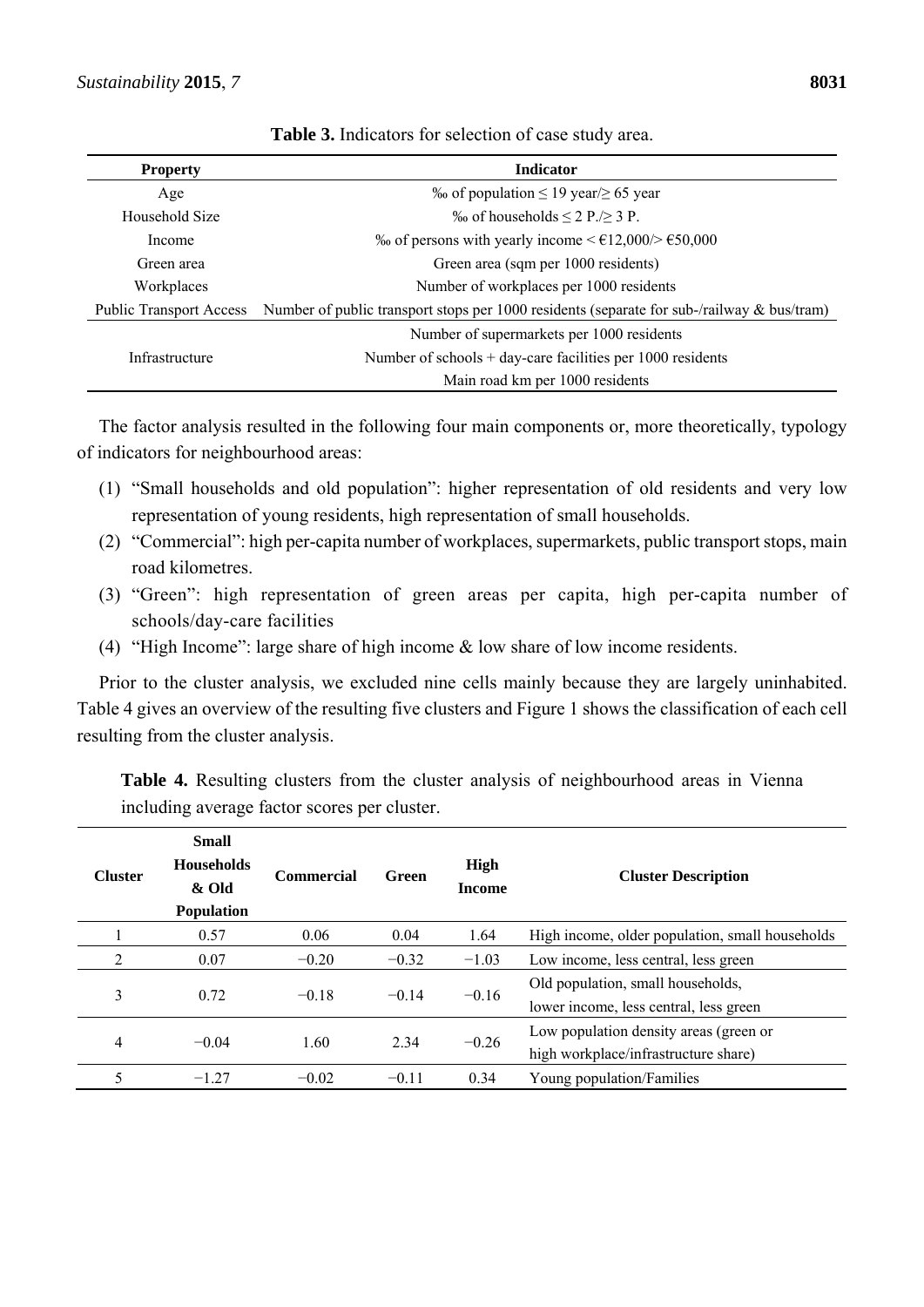

**Figure 1.** Classification of each neighbourhood area resulting from the cluster analysis.

The type of neighbourhood our case study area belongs to (cluster three, shown in orange in Figure 1) has the highest score for the factor associated with single or couple households, a high share of inhabitants aged 65 years or above and a very low share of young inhabitants aged up to 19 years. The average factor scores for the other three factors are slightly below average, indicating a generally lower share of workplaces, public transport infrastructure, shopping infrastructure, green areas, schools and day-care facilities, and high-income households.

As cluster three best represents important indicators of social change (ageing society, increase in single households) coupled with a higher share of low-income households and residences in urban renewal districts, it clearly belongs to the class of neighbourhoods presenting the greatest challenges for future development and urban planning. The result of the cluster analyses made obvious that Vienna's third administrative district is almost entirely under this classification. Together with local experts from the Urban Renewal office, we decided to select the *Fasanviertel*, a small area of the inner part of this district which is just at the beginning of a revitalization process.

## *4.2. Case Study Area Fasanviertel: Urban Form and Infrastructure*

Vienna's urban form is characterized and has been structurally shaped by its long-standing historical past. Today's city centres' building fabric can be traced back to Roman and Medieval times. During the Founders' Period, from post-1850 to 1914, industrialization and modernization initiated Vienna's rapid urban expansion. The population increased from 430,000 in the middle of the 19th century to 1.6 million in 1900, and more than 2.2 million in 1918 [101]. This period, also known as *Gründerzeit*, shaped the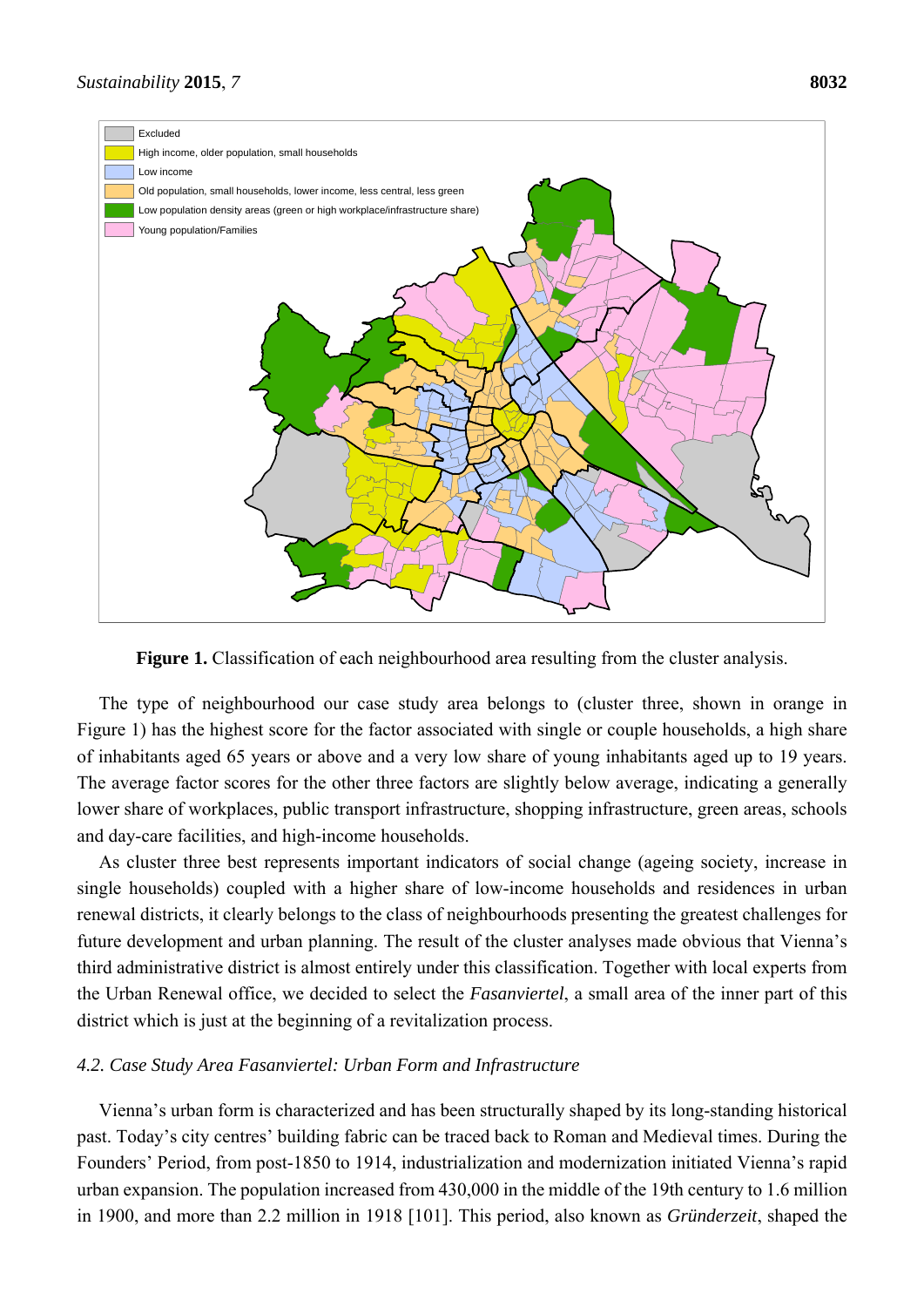city substantially. A large amount of rental housing for the working and lower middle classes emerged in the outskirts of the city. At the same time public infrastructure, a comprehensive urban transportation system, cultural buildings and schools have been constructed.

Today this areas are "potential urban renewal areas". Beginning in the 1970s, the necessity of a renewal of the rental housing stock in the densely built up areas of the Founders' Period became obvious. Urban Renewal offices were installed in the concerned districts to provide information and counselling on the issues of revitalization or renovation of housing and public areas.

The selected *Fasanviertel* is one of the densely built up areas of the Founders' Period. A large number of the existing building stock dates from 1870 to 1914. Caused by urban growth, the *Fasanviertel* is now centrally located and connected to a good public transport system. Table 5 provides some basic area and population statistics for the city of Vienna in comparison with the case study area *Fasanviertel* while Figure 2 shows the geographical location of the study area.

|  | <b>Table 5.</b> Key area and population statistics for Vienna and the case study area. |  |
|--|----------------------------------------------------------------------------------------|--|
|--|----------------------------------------------------------------------------------------|--|

| Area         | Population (2014)        | Area $[km^2]$ | <b>Population density</b><br>[people/km <sup>2</sup> in 2014] |
|--------------|--------------------------|---------------|---------------------------------------------------------------|
| Vienna       | $1,766,746$ <sup>a</sup> | 415           | 4.257                                                         |
| Fasanviertel | 10,722 h                 | 0.286         | 37,490                                                        |

<sup>a</sup> Source: Statistik Austria. Population at the beginning of the year since 1981 per province [102]; <sup>b</sup> Source: Stadt Wien/MA 23—Wirtschaft, Arbeit und Statistik. Origin of Persons enrolled in Vienna per gender and counting district [103].



**Figure 2.** Map of Vienna showing the 23 administrative districts (bold lines), the 250 neighbourhood areas (thin lines) and the location of the study area ("*Fasanviertel*").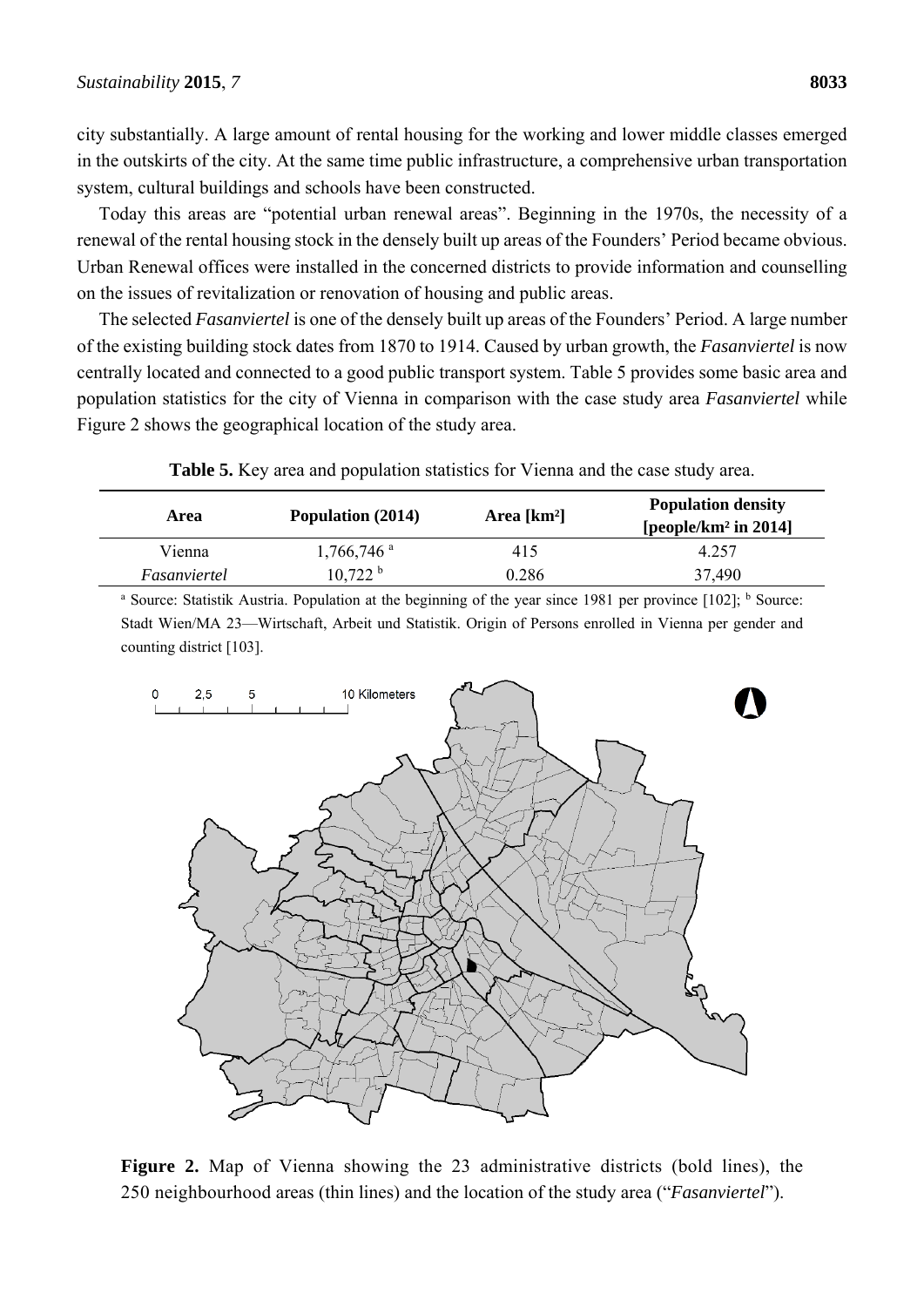Unlike other districts, the *Fasanviertel* is spatially isolated from its surroundings by environmental barriers. To the south a heavily used main road forms a barrier to the neighbouring park. The bastioned walls of the historically significant baroque Palaces and Gardens of Belvedere—the former summer residence of Prince Eugene (1663–1763)—form the border in the west while the tracks of a light rail system represent barriers and obstacles in the east. Only to the north is a smooth transition to neighbouring residential areas enabled through several passages and continuing streets. Figure 3a,b provide a more detailed view on the selected neighbourhood.



**Figure 3.** (**a**) *Fasanviertel*, Orthophoto [104]; (**b**) *Fasanviertel*, Flächenwidmung- und Bebauungsplan [104].

The area is most densely built-up, with more than two third small or medium sized multi-story working-class apartment blocks which were built during the Founders' Period (*Gründerzeit*) or before. Only the apartment blocks facing the historic Palace Belvedere show a different view, with generously designed residential buildings for the upper-middle class, remnants of the monarchical past. The district has no green spaces or parks, but it is adjacent to two of them, the historic Gardens of Belvedere and the *Schweizergarten*. Public transport that connects the district with the city centre or with the main train station is very well accessible.

Shopping and retail infrastructure is well distributed, although *high-quality* suppliers are missing within the district. One main shopping street (*Fasangasse*) runs through the area vertically, with two main supermarkets, a commercial bank, a public library, some service providers and some variety of smallor medium-sized retail stores. Apart from this main shopping street, only a few shops or services are located there. Since a newly built and modern shopping centre with attractive businesses has recently been opened in immediate proximity to the case study area, this area suffers from movement of branded stores.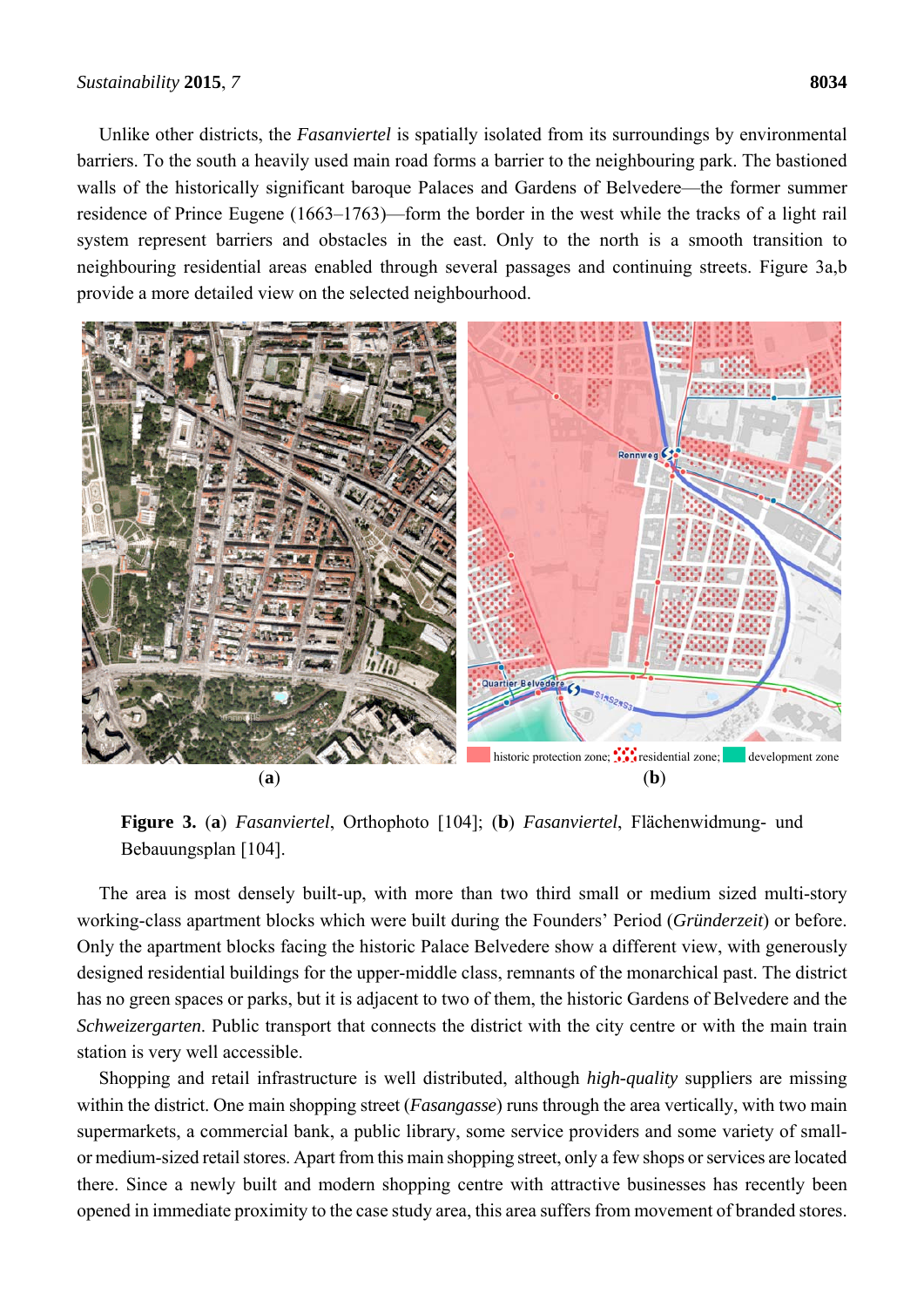A public Kindergarten, one primary and one secondary school are embedded in the densely built up residential area. Leisure infrastructure such as coffee shops and restaurants are hardly available. Nevertheless, a small privately run theatre in the basement of a residential building provides some cultural activity. Overall, the district has a reasonable social and cultural infrastructure but is not one of the very vibrant city districts. Figure 4 shows private and public services and the infrastructure of the case study area.



**Figure 4.** Case study area *Fasanviertel*, urban infrastructure [105–107].

It has, however, become apparent that the district needs some support to initiate a process of revitalization or renovation of housing and public areas. This is why an urban renewal office was installed in 2013. The office has the task of initiating and coordinating activities, supporting involvement in the neighbourhood, inviting residents to participate actively in planning processes, balancing the interests of different stakeholders and organize events and exhibitions.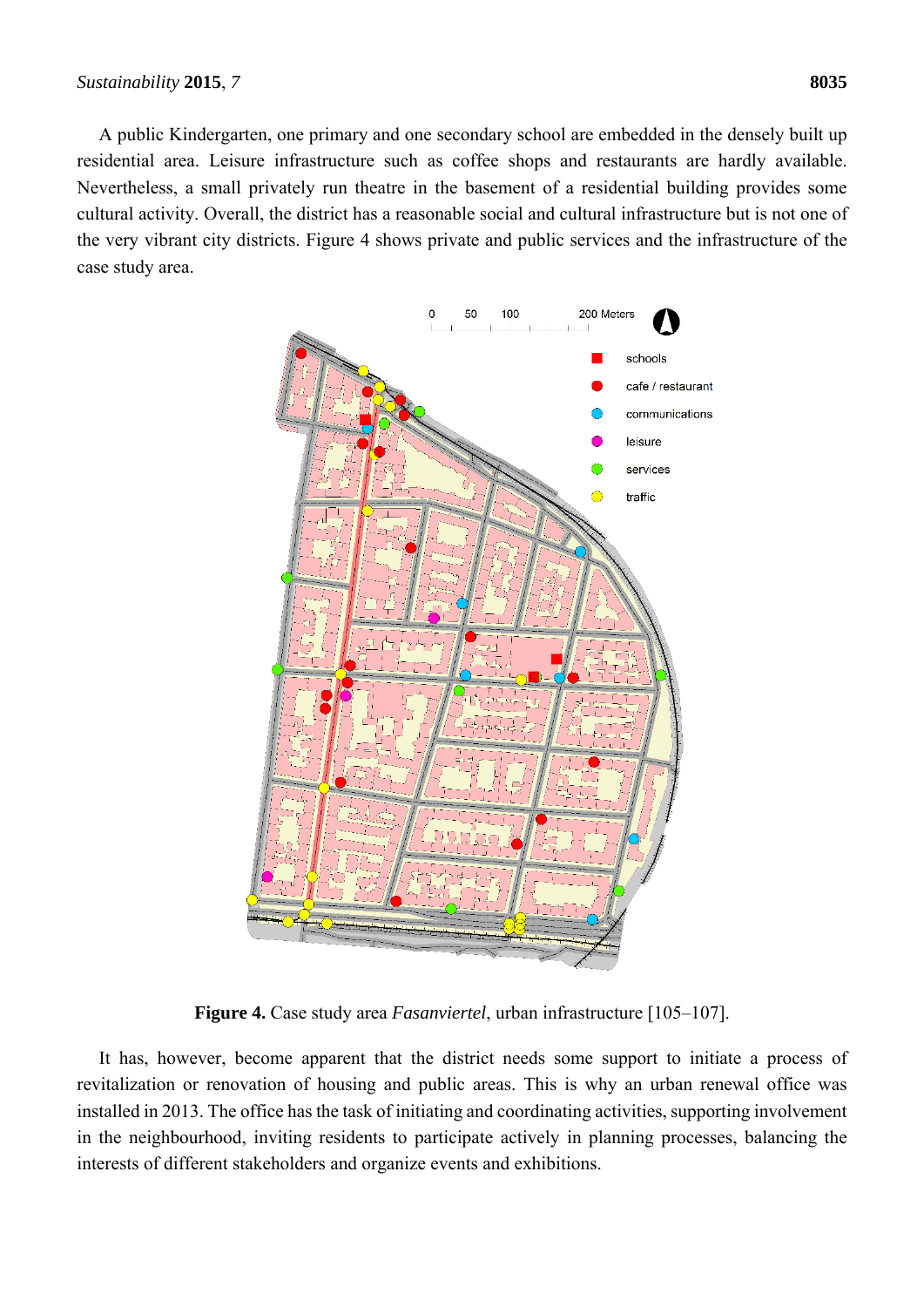#### *4.3. Participative Process*

We use the participative process for many purposes; one of them is to gather qualitative data on drivers of individual time use. These data serve on the one hand as a test of the assumptions regarding time use, and on the other hand they help to complement the model. In addition, this discussions helps to improve the understanding and possible usability of the model by stakeholders.

In the case study, assessing the local infrastructure and built environment formed the basis for our participative process. In close cooperation with the urban renewal office we compiled a list of stakeholders, coming from different fields and having different demands regarding time-structures. We invited a group of twelve local representatives from administration, education, economy and neighbourhood initiatives to a series of three workshops with different elements, including time-use plans, maps and focus group discussions. The workshops took place in various locations, directly located in the urban district.

The themes of the workshops were outlined along our hypothesis how time-use patterns and urban form are related to each other (Table 2). Urban form concepts—density, mixed land use and sustainable transport—were questioned and analysed in terms of influencing factors regarding individual time use. The selected neighbourhood area *Fasanviertel* is one of the very densely populated areas in Vienna. It provides several offers of public and private infrastructure for mixed use, and is very well connected by public transport. Assuming that significant features of the three enabling designs concepts of a sustainable urban form are present, we focused on the question how the local infrastructure and built environment is reflected by individual time use preferences or constrains.

#### *4.4. Results*

By using qualitative interviews with representatives of important stakeholder groups, first assumptions about time-use patterns and energy use were generated. During workshops, participating experts and stakeholders could gain systematic understanding of the time-policy relevant questions in correlation with energy use.

At the first workshop we presented the project aims and an overview on time-use policies from European cities. The participants worked on drivers which determine their own time use. These drivers were discussed in the group subsequently. This focus group discussion enabled the verification of the stated drivers, as each group participant was challenging or confirming the individual statements of other discussants. The resulting comprehensive shared list of drivers of individual time use (Table 6) is the outcome of the first workshop.

It is worth highlighting that the proposed drivers of time-use activities are, except for personal time, seen in conjunction with either the accessibility or the attractiveness of local urban infrastructure. Beside this, the second important driver which was mentioned frequently was care obligations for children or elderly. In this context the social network plays an essential role, but a social public or health service infrastructure in spatial proximity to one's home is also seen as a decisive factor.

The second workshop was focused on learning about individual time use and its link to urban infrastructure. The participants created their own time-use data for a working day and a Sunday. This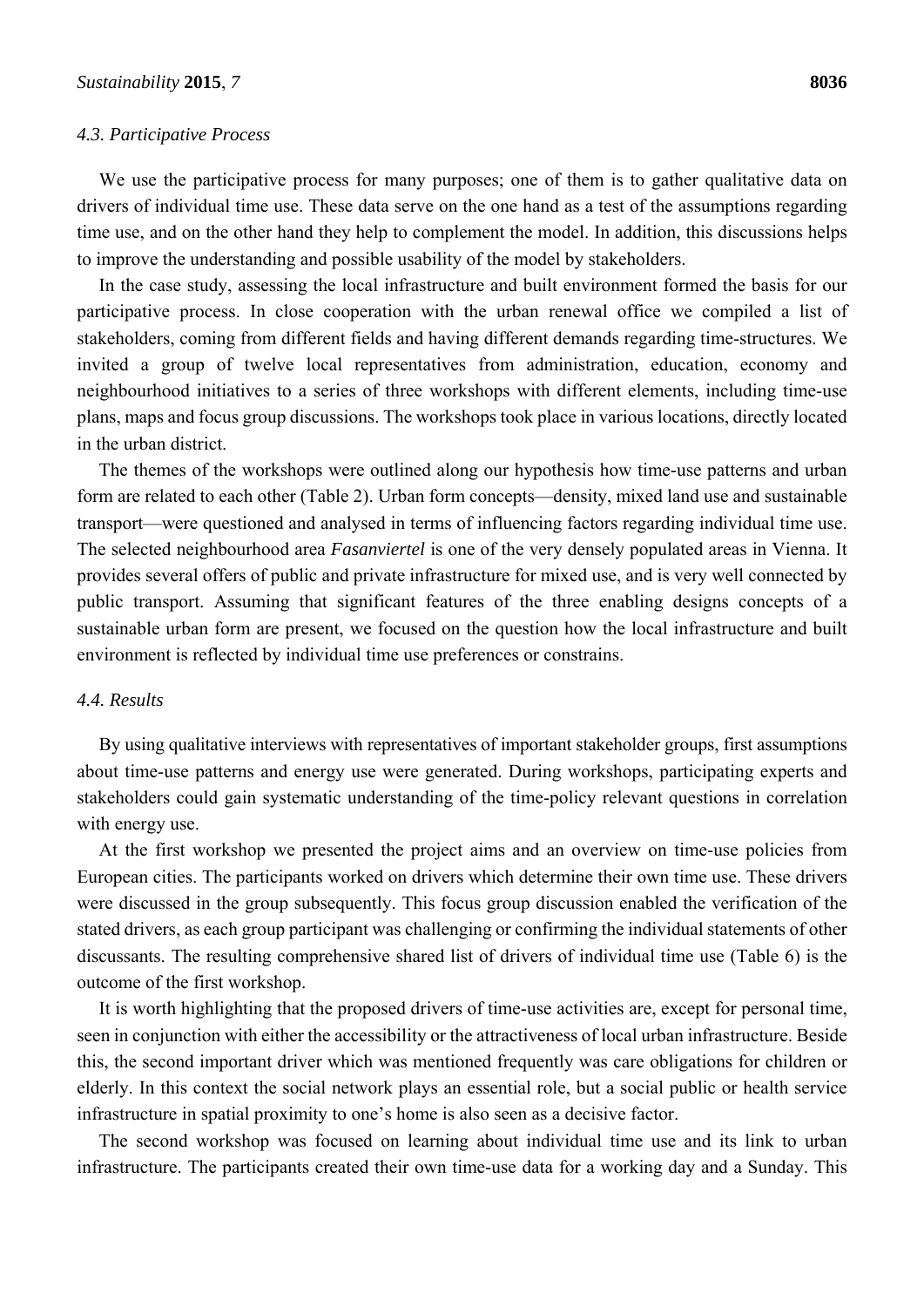insight into their own time use were a good basis to discuss the possibilities and constraints presented by the actual situation of transport and urban infrastructure in the area.

| <b>Personal Time</b><br><b>Committed Time</b>   |                                                          | <b>Contracted Time</b>               | <b>Free Time</b>                                     | <b>Travel Time</b>                                                  |                                              |
|-------------------------------------------------|----------------------------------------------------------|--------------------------------------|------------------------------------------------------|---------------------------------------------------------------------|----------------------------------------------|
| Personal Care &<br><b>Sleep</b>                 | Household &<br>Food                                      | Family, Care and<br><b>Support</b>   | <b>Employment &amp;</b><br><b>Study</b>              | Leisure &<br><b>Activities for</b><br>society, politics,<br>culture | <b>Travel</b>                                |
| age                                             | number of<br>household members                           | caring                               | working hours                                        | personal values                                                     | availability of<br>public transport          |
| education and<br>information level              | type of family<br>(single, parents,<br>more generations) | age of children                      | type of profession<br>(employed,<br>self-employed, ) | trends (social<br>media, sports, )                                  | distance to working<br>place                 |
| income                                          | division of labour                                       | other persons in<br>need of caring   | professional<br>training                             | urban facilities                                                    | distance to<br>educational<br>infrastructure |
| organisational<br>competences                   | urban<br>infrastructure:<br>shops                        | public services for<br>caring        | universities/schools<br>time-plans                   | recreational needs                                                  | distance to<br>shopping facilities           |
| personal<br>competences/skills<br>and abilities | urban<br>infrastructure:<br>restaurants                  | density of social<br>network         |                                                      | lifestyle                                                           | season                                       |
| personal energy<br>level (balance)              | urban<br>infrastructure:<br>services                     | access to<br>information             |                                                      | social commitment                                                   | number of holidays                           |
| physical ability                                | business hours                                           | other obligations<br>(work, dates, ) |                                                      | attractiveness of the<br>local infrastructure                       |                                              |

**Table 6.** Drivers of individual time use.

In light of the discussion of urban density, the results of the workshops confirmed the importance of urban infrastructure being easily reachable and nearby. The infrastructure mentioned most was shopping facilities. In *Fasanviertel*, little shops are closing down and a former shopping street is not attractive enough any longer. Usually this would attract shopping activities farther away by car and more individual transport, but as a shopping mall has recently opened quite nearby that is easily reached by public transport, a negative impact on travel behaviour was possibly avoided. Nevertheless, people feel discomfort and reduced quality of life because the former shopping street has lost its vibrancy.

Infrastructure in terms of facility for children is abundant and easily reachable, as are doctors and other health services. Urban administrative infrastructure was more and more centralized during the last years. However, electronic services have increased during the same time span and the need for travelling for administrative purposes for citizens is diminishing.

What inhabitants are missing in the *Fasanviertel* are restaurants, cinemas and bars. People tend to travel for entertainment and socializing. As this travelling is scheduled more during night time, this leads to an increase in individual motorised transport. A need for better transport services during night time was stated.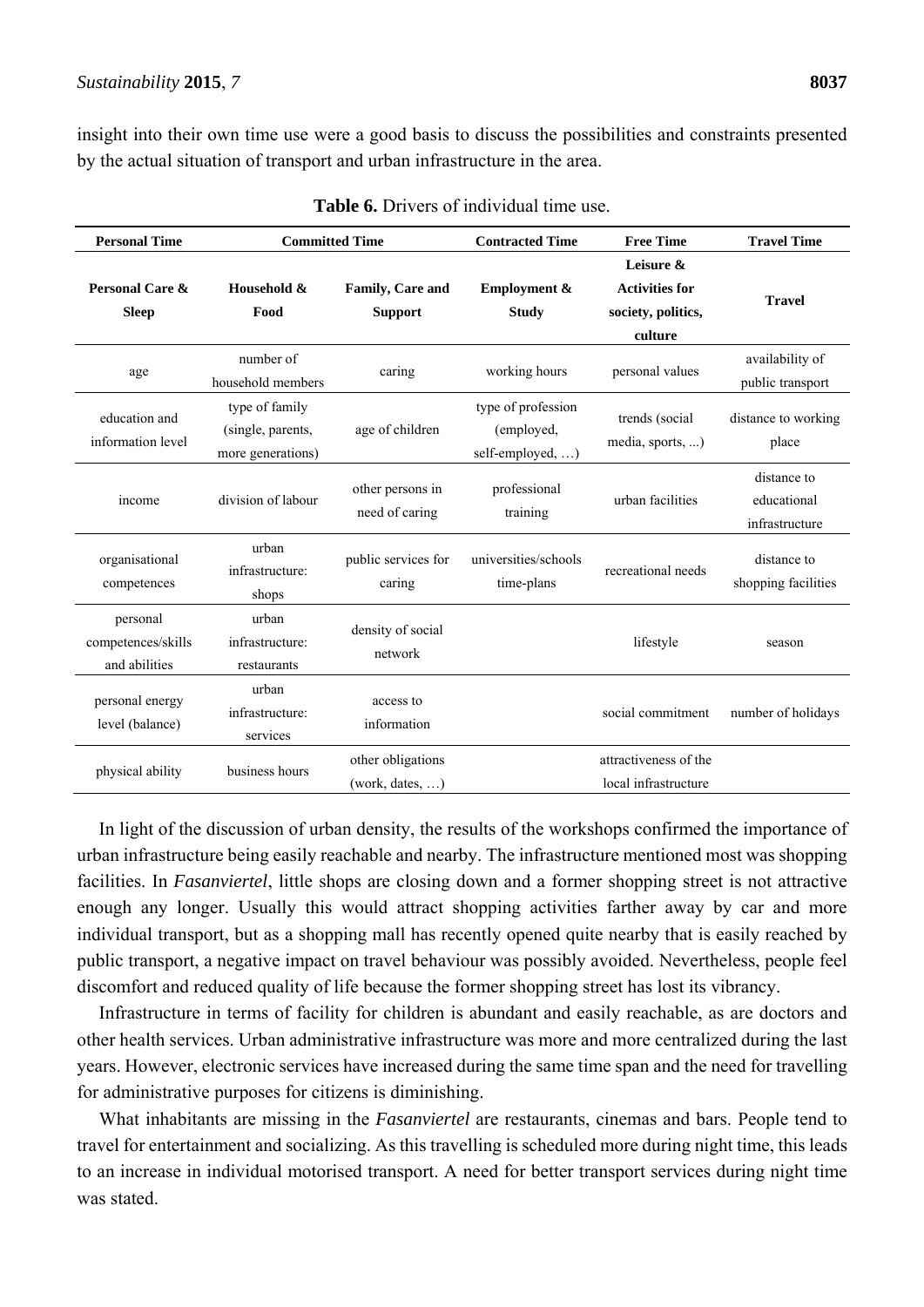As for the mixed land-use hypothesis, we can state that what is really missing in *Fasanviertel* is workplaces. The case study presents a very dense central quarter with a very mixed population living there. However, it is mostly a pure residential area and people have to leave the neighbourhood area for employment. This means that many people commute to other parts of Vienna.

Time preferences in the workshop were mostly linked to the family/household situation: when there are more people to be cared for there is less time to diversify one's leisure time preferences. It came as a surprise that caring for animals, especially dogs, is another factor which influences mode of travelling and choices for leisure time. The good quality of publics transport helps to choose it for daily trips. However, the fact that a person has to care for children, elderly persons or dogs often results in choosing private cars.

*Fasanviertel* has a lot of green areas in its surroundings, and it is easy to walk and cycle in the quarter and to the parks nearby. These options are widely used for leisure and recreational activities, but could still be enhanced with better accessibility to these green areas via cycling routes and pedestrian bridges.

The aim of the third workshop was to learn about time-use preferences of individuals and households. Discussion was directed to the questions on changes in one's biography leading to change in time-use pattern and changes in one's living quarter and its impacts on time use, and ended with the question of time preferences: what would you like to do with more time available?

One result of this workshop was that these questions should not only be asked from the selected representatives but of a wider range of people living in the area. The base of qualitative data, especially on questions of time-use preference, will be enlarged by a series of ongoing interviews. Furthermore, the project was presented in various contexts, which led to a series of qualitative semi-structured interviews on individual time use, time-use preferences and mobility behaviour in relation to the case study area. These interviews are not yet concluded. We expect that together with the results of these workshops they will form a coherent picture of time-use patterns and interlinkages with sustainable urban form. Finally, the collected qualitative information will be implemented in our agent-based simulation model to further explore potentials for lower energy consumption.

### **5. Participatory Modelling to Link Time Use and Urban Form with Energy Use**

In our UTE (Urban Time and Energy: A socio-ecological model for assessing time use and energy metabolism) research project, we will enhance the previously presented research by focusing on energy use. An integrated socio-ecological simulation model is being developed to study the inter-linkages between time-use patterns and energy consumption. This section describes the methodical approach to study potential inter-linkages. The research is still ongoing and final results will be part of following publications.

#### *5.1. Participatory Modelling: Discussing Time Use and Energy Use*

In analysing changes in the use of energy in the city, it is important to take into account that these changes are based on human decision-making, occurring at a very local scale on a day-to-day basis. Recent developments in computational science allow for the application of numerical models for the systematic analysis and simulation of human decision-making and its direct and indirect effects. Agent-based modelling can be applied as a means for testing hypotheses about interrelations in complex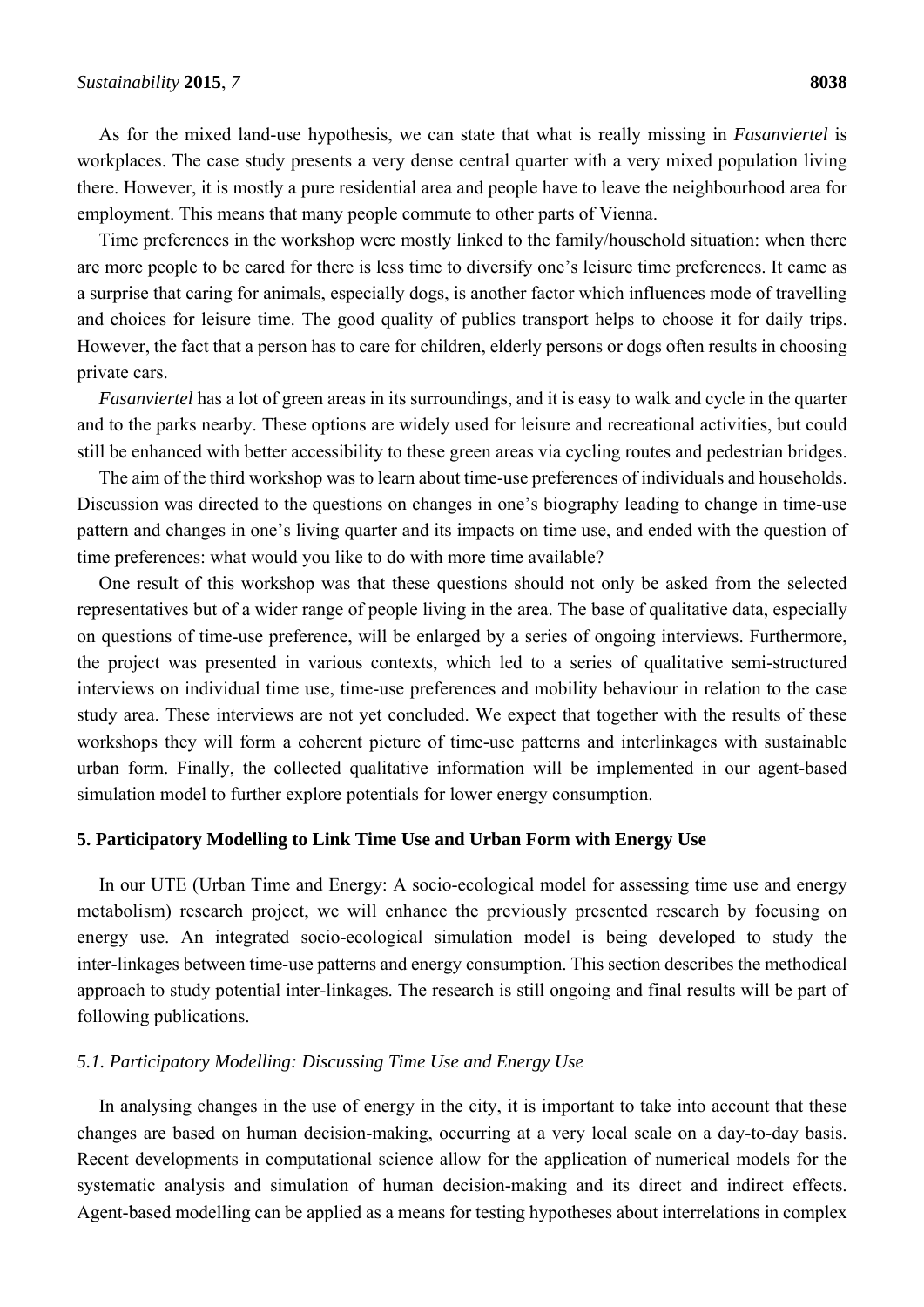human-environment systems [108–110] in cases where approaches limited to the analysis of social or biophysical parameters alone are insufficient. Moreover, model development provides a transdisciplinary platform for stakeholders and experts to communicate on equal footing throughout the research process. Participation of this kind is described as key to enabling social actors or social systems to learn from, or be stimulated by, a research process (e.g., [111]) and represents a core methodology of sustainability science [112].

We explore the options for a more sustainable urban development which depend on internal choices (of households) as well as on changes in the external framework conditions, such as urban infrastructure or time-policy measures. The "triangle of sustainability" [113] is a concept that helps to visualize the three corners of and the systemic links between the three aspects of sustainability. We model the households according to the three aspects as agents, who use energy (mostly transport and heating energy), have a certain income and a specific time-use pattern according to their family and work situation.

Scientific models mostly reflect theories and concepts developed within single disciplines and usually focus on ecological, social or economic aspects. To analyse socio-ecological systems and impacts of external drivers on these systems, the approaches of various disciplines are needed. Integrating different modelling approaches (agent-based, stock-flow, *etc.*) makes it possible to integrate social-science based approaches with concepts from the natural sciences [108]. Our model will be able to integrate data derived from participatory and social science methods in a local case study with biophysical data (e.g., built infrastructure, energy supply) and socio-economic factors (e.g., time-use patterns, energy consumption).

The integrated socio-ecological modelling approach can synthesize concepts and insights from social and natural sciences into a coherent picture and thereby help to better understand the interrelations between various drivers behind the trajectories of socio-ecological systems.

### *5.2. Agent-Based Model of Urban Time and Energy Use*

Agent-based microsimulation models have been applied in the past mainly to simulate transportation networks, since they allow for a comprehensive, logically consistent and theoretically sound implementation of two-way interactions between land use/urban form (land development, building supply, location choices, *etc.*) and transportation (mode choice, travel demand, public transport accessibility, *etc.*) [114]. More recently, there have been efforts to extend such models into the area of urban energy modelling (UEM) [115].

The model described here builds upon a residential location decision model developed for the city of Vienna for the FP 7 project SUME (Sustainable Urban Metabolism in European cities, http://www.sume.at/) that includes land development scenarios and a demographic sub model [116]. Figure 5 shows an overview of the components of this model, which focuses on households and their residential location decisions in relation to their economic and demographic situation [117]. Based on assumptions according to their internal structure (see demographic sub model, family members, age, income) and external urban planning decisions changing infrastructure access in different areas in Vienna, households need or want to move to another place of residence (residential sub model).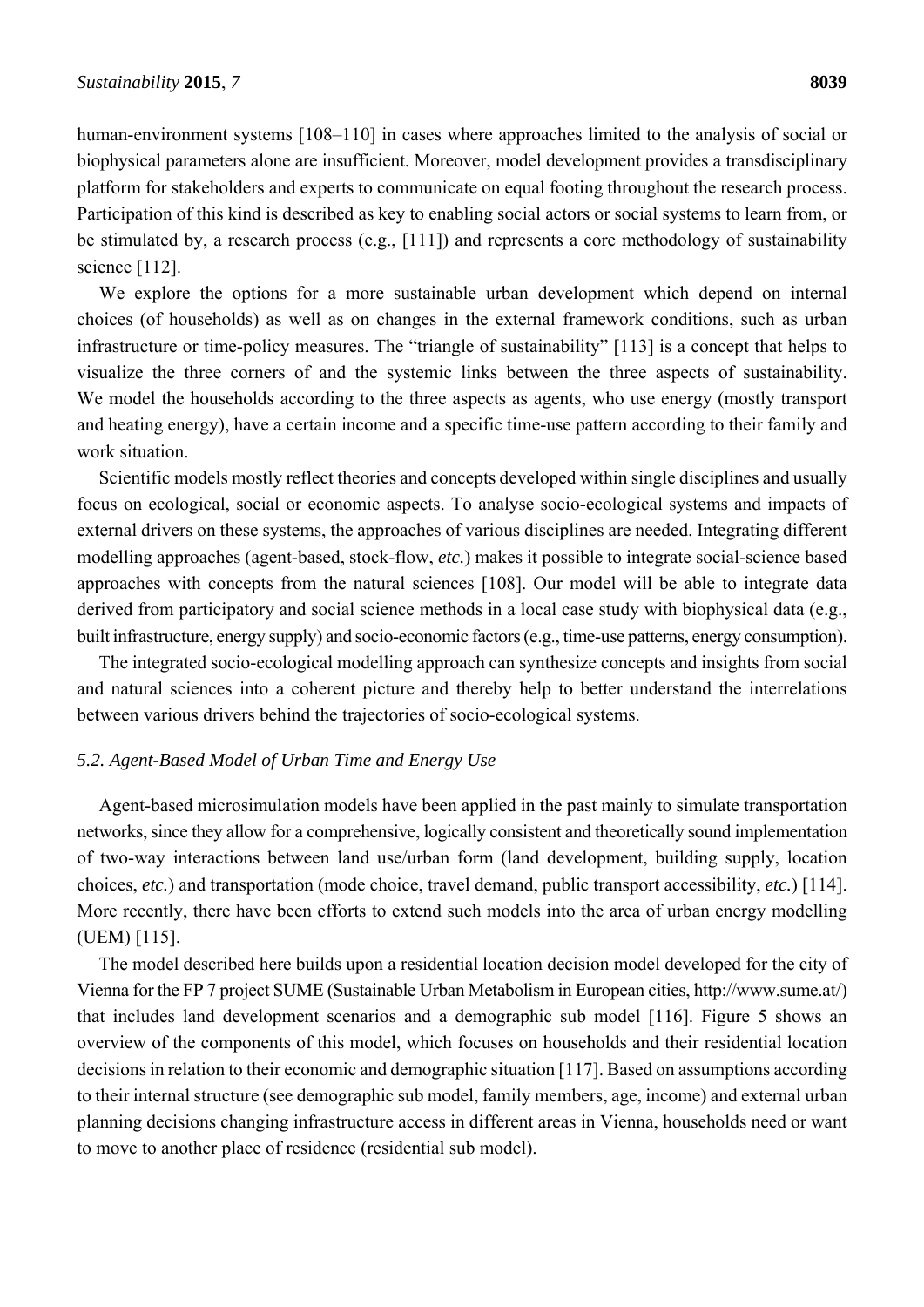

**Figure 5.** UTE model components.

Scenarios of urban planning will be incorporated into the model by defining areas of urban development where transport facilities, housing or commercial buildings might be built or improved, thus providing changed transport speeds, number of dwellings, number of workplaces or direct energy requirements for heating.

A lifestyle/activity-planning module and a transport simulation complete the model to include all components identified by Miller [118] as critical for a land use and transport interaction (LUTI) model. The model will be parameterized to represent the city of Vienna to be able to apply time- and energy-use scenarios based on empirical data.

In order to incorporate household decision-making on time use (time-use sub-model) and the corresponding interactions within households, the households and their members need to be represented as active agents within the model, thus endorsing an agent-based modelling approach.

A spatially explicit distribution of households in Vienna according to their socio-economic situation forms the base data for the UTE model. Assumptions about time-use requirements of households derived from literature and to a large part from the participative modelling process as well as time-affecting services in urban areas are introduced to complement the model information.

By means of an agent-based land-use and transport simulation, it is possible to simulate the effects of a number of changes in time-use structures of private households as well as on their residential and mobility behaviour. Table 2 shows a list of possible features to draw indicators from for scenario-building, like different urban densities and resulting travel distances and times, or different building ages and renovation status resulting in diverse heating energy requirements, or different green and open space structures influencing time use for outdoor activities by the city's inhabitants.

Consequently, the model output can be used as a base for the estimation of household heating and transportation energy use, which can be assessed through household consumption and economy-wide input/output statistics [99,119]. The interlinkages between time use and energy use will be modelled for different household types (distinguished by socio-demographic and economic status) according to the actual data of the urban model area.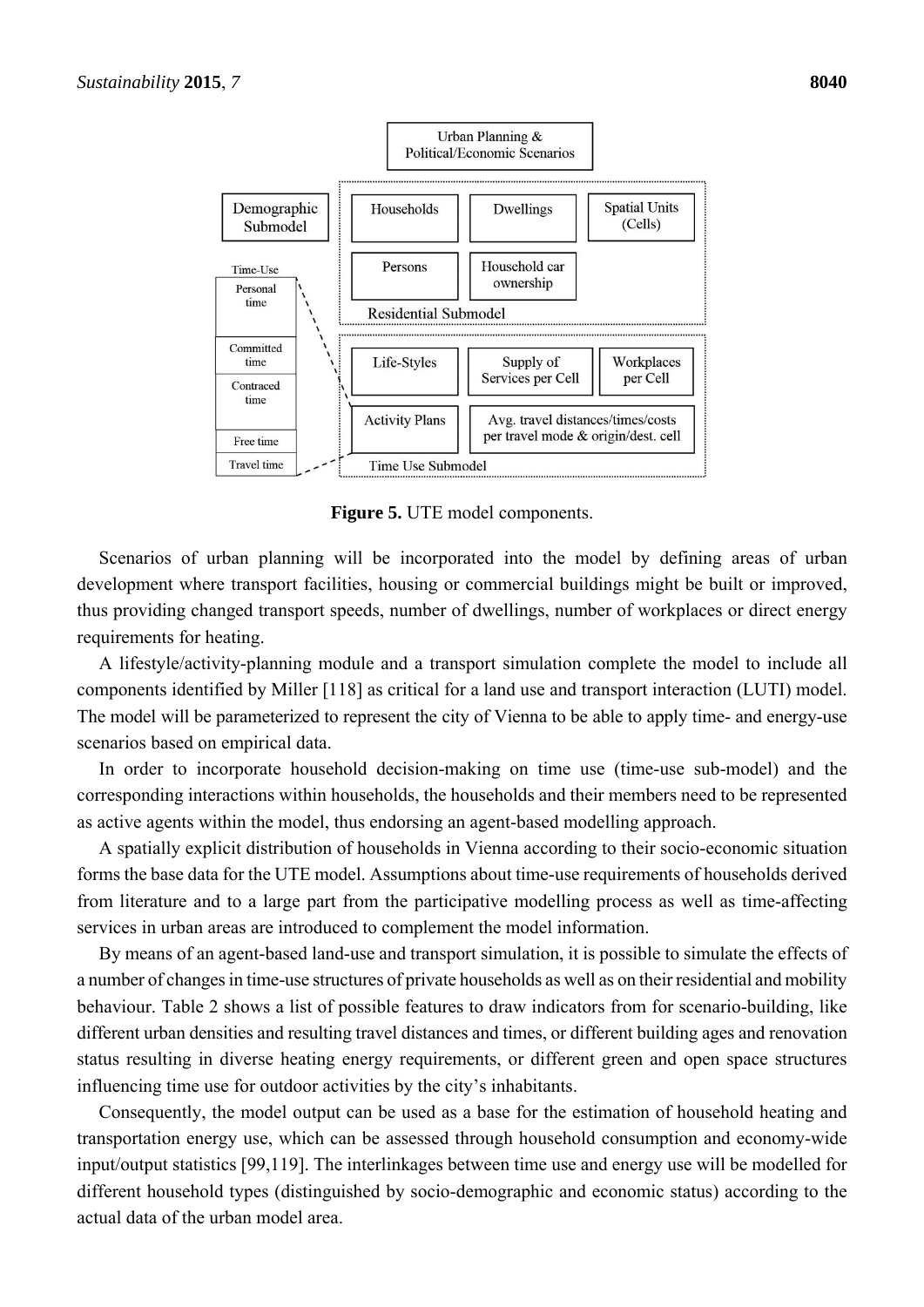# *5.3. Implementation in Different Types of Urban Areas*

This model concept will be adapted to different types of urban areas, such as urban renewal area, new urban residential area and urban development area (see Table 7).

| <b>Indicator</b>                            | <b>Urban renewal areas</b>                                                                                                                                      | Large scale<br>residential areas                                                                                                      | <b>Urban development areas</b>                                                                                                               |
|---------------------------------------------|-----------------------------------------------------------------------------------------------------------------------------------------------------------------|---------------------------------------------------------------------------------------------------------------------------------------|----------------------------------------------------------------------------------------------------------------------------------------------|
| Urban<br>Development<br>structure           | densely built-up area,<br>traditional block perimeter<br>development with narrow<br>courtyards                                                                  | five to seven-storey<br>buildings, ribbon or block<br>perimeter development                                                           | moderate building density,<br>mixed structural types                                                                                         |
| Age of the<br>buildings                     | up to 50% built before 1918<br>(promoterism), numerous<br>buildings from the inter- or<br>post-war period                                                       | up to 60% built after 1965                                                                                                            | future planning                                                                                                                              |
| Location                                    | inner city, centrally located,<br>directly adjacent or close to<br>the historic centre                                                                          | periphery, suburban<br>location                                                                                                       | suburb                                                                                                                                       |
| Land use types                              | small scale residential and<br>commercial use                                                                                                                   | uniformly residential area                                                                                                            | residential buildings,<br>offices, commercial and<br>educational institutions                                                                |
| Transport and<br>mobility<br>infrastructure | good public transport<br>accessibility, restricted<br>accessibility for private<br>vehicles (narrow traffic<br>lanes, restricted parking<br>areas, congestions) | restricted access to public<br>transport (limited number,<br>intervals and directions),<br>good accessibility for<br>private vehicles | high-level public transport<br>system, good accessibility for<br>private vehicles but with<br>restricted areas (pedestrian zones)            |
| Social<br>infrastructure<br>and services    | well-established<br>infrastructure, short<br>distances (walking distance)                                                                                       | limited social<br>infrastructure and services<br>(choice, long distances)                                                             | good infrastructure for everyday<br>necessities (shops, restaurants,<br>libraries), moderate offer of<br>educational and public institutions |
| Green and open<br>space structure           | barely parks<br>and open spaces                                                                                                                                 | parks or wide-open green<br>spaces and wilderness<br>areas in the immediate<br>surroundings                                           | parks or wide-open green spaces<br>and wilderness areas in the<br>immediate surroundings                                                     |

**Table 7.** Description of the typical characteristics of the three urban areas for the model.

The study brings together insights from a range of diverse subjects, combining them to develop an interdisciplinary approach to analysing links between time, space and energy use such as:

- Local times and infrastructure (opening hours of municipal offices, public/private services and shops, hours of school and childcare facilities, *etc.*)
- Urban planning and development, urban renewal (urban density, mixed land use, sustainable transport)
- Transport and mobility (working hours, time schedules of public transportation, *etc.*)
- Buildings (energy services, household preferences)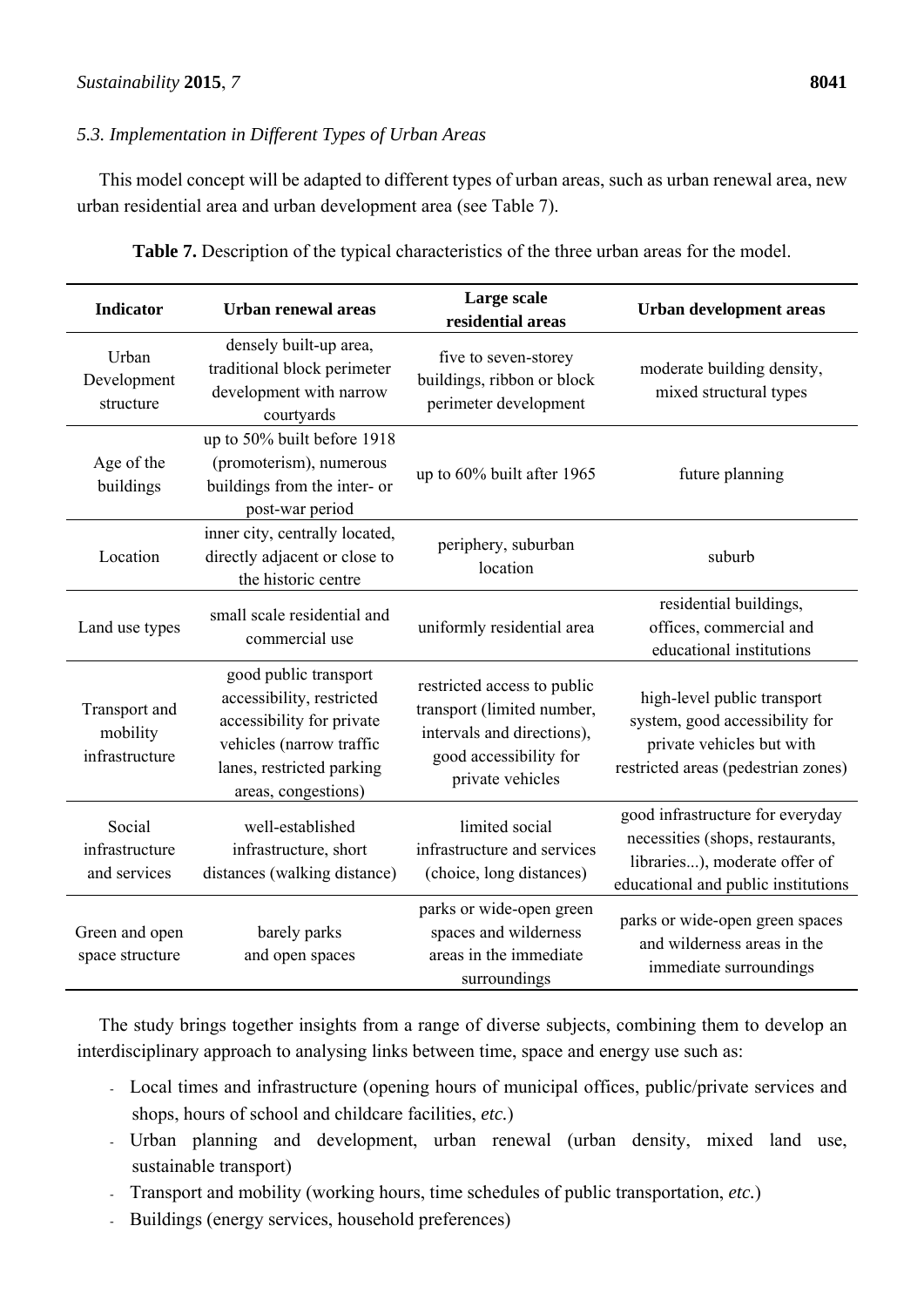It is in the interplay of these areas that the study will investigate to what extent time-policy measures can result in added energy efficiency and altered energy consumption.

After implementing the model and using the model results, future scenarios and policy measures developed in our case study, we will design a transfer process enabling us to learn more about the model. This will primarily enhance cooperation with stakeholders and people interested in applying the model.

## **6. Discussion**

Linking time use data with energy data and urban planning is a demanding but promising way to integrate social dimensions into the discussion on sustainable cities. The methodological challenges are based in the availability and missing connectivity of data. We owe to the good ideas of our colleagues [34,77,99] and draw from our modelling and participatory research experience [117,120–123] as well as experience in urban planning [46,47].

One of the major challenges in understanding and modelling changes in time-use patterns—*i.e.*, bringing together time-use data with time-preference data—is the lack of studies and data on time preferences that might partly be owed to the well-known difficulties of empirically capturing preferences in general (e.g., stated *vs.* revealed preferences, influence of economic considerations on formation of preferences). However, there are various efforts in progress to shed light on this issue. Amongst other initiatives, we are currently conducting a series of qualitative interviews supported by the survey of relevant spatial structures and information on time use to further our understanding in that respect.

Urbanization is expected to continue at a high level with cities facing various challenges and megatrends. The case study helps to understand drivers of time-use patterns and analyse their connection to urban form as well as urban planning. The initial results show that urban infrastructure and services are crucial in terms of the way people spend their time. Urban planning measures designed in accordance with this knowledge can help to find pathways towards a city with a high quality of life and a sustainable way of using energy.

Designs for urban infrastructure which allow an urban life with lower carbon emissions are of great interest to urban planners and administration. They are involved in the knowledge production of this research as a local advisory board. We will develop scenarios for the future development of Vienna jointly. Time-use policies can be designed as a result of back-casting exercises with these experts. The city of the future with decentralized, well-mixed areas with little need for long commuting, because workplaces, educational institutions, living space and recreational space and facilities are close, can allow for a higher quality of life while at the same time countering the ever-greater acceleration of our lives, which lead to higher energy demands.

#### **7. Conclusions**

The principal outcome of the project is a model-based integrated understanding of the interrelation between time use and energy use in a city. Time-space-energy scenarios can highlight the potential of changes in time-use structures in terms of energy-use reduction. The project's potential for impact is the development of a decision support tool which can be used by stakeholders in communal administration, urban development and planning bodies in politics and civil society. The realization of a politically useable model that can trigger and guide time-policy measures of the city's administration and planning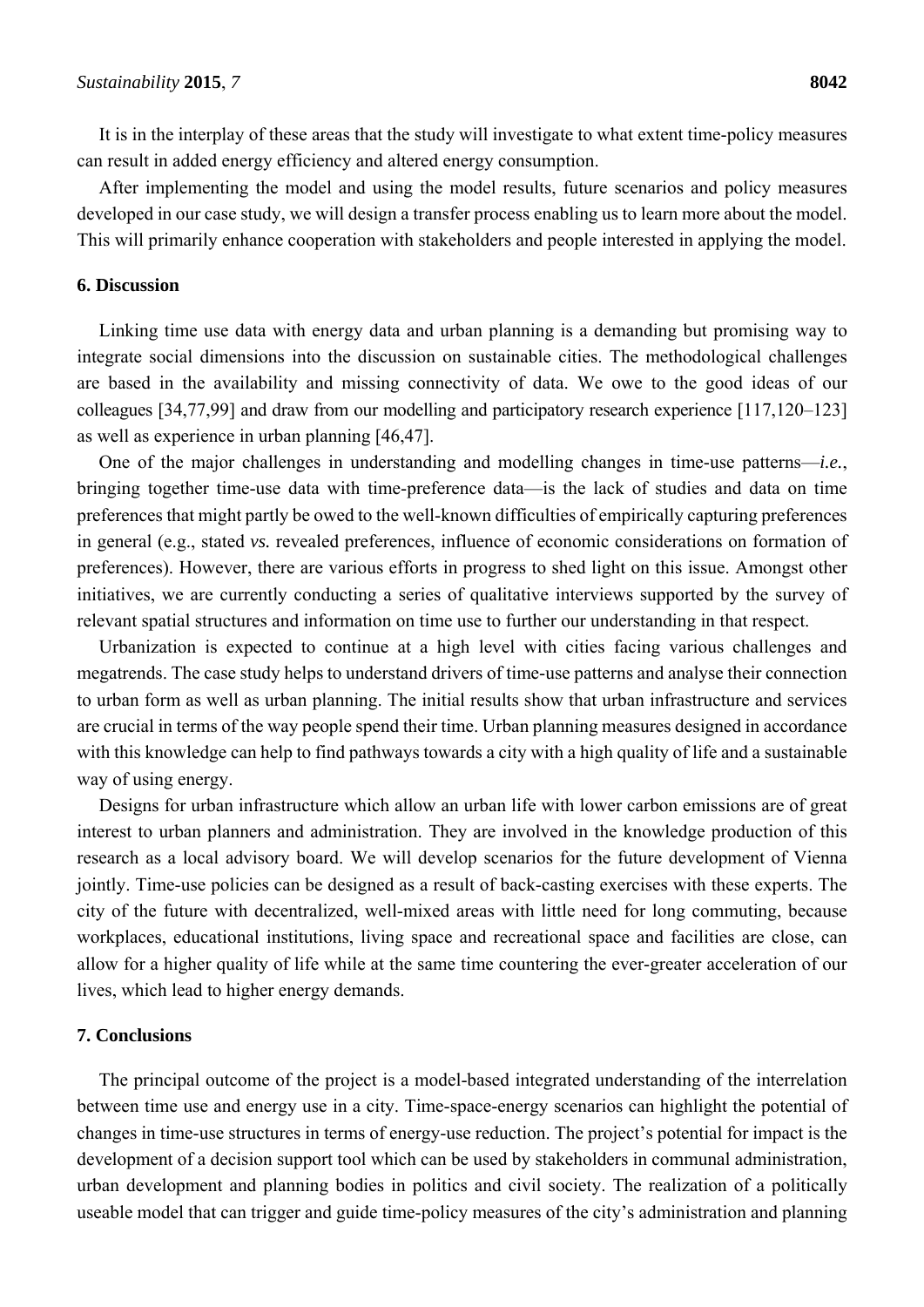processes, which integrate time-policy, participatory processes and energy saving, is envisaged as a final result of this project.

# **Acknowledgments**

This research has been supported by the Austrian Science Fund (FWF): TRP214-G17.

# **Author Contributions**

The authors contributed equally to this work, bringing in their different expertise *i.e.*, urban planning from Haselsteiner, modelling from Remesch, socio-ecological energy studies from Gaube, sustainable consumption and time-use studies from Smetschka, and socio-ecological time-use research from all of us.

# **Conflicts of Interest**

The authors declare no conflict of interest.

# **References**

- 1. Bonfiglioli, S. *Zeitleitplan für die Stadt Bozen*; ECG European Consulting Group: Bozen, Italy, 2005.
- 2. Bonfiglioli, S.; Mareggi, M.; Zedda, R.; Stadt, B*. Mobilitätspakt und Zeitleitplan. Eine europäische Perspektive*; Nationale Institut für Urbanistik—Südtirol INU: Rom, Germany, 2000.
- 3. Stadtgemeinde Bozen. *Alles eine Frage der Zeit! Die Zeitpolitik der Stadt Bozen*; Stadtgemeinde Bozen: Bozen, Italy, 2006.
- 4. Mairhuber, I. *"Tempi della Citta": von Italien lernen*; FORBA Schriftenreihe; FORBA Forschungs- und Beratungsstelle Arbeitswelt: Wien, Austria, 2001.
- 5. Henckel, D.; Eberling, M. *Zeitpolitik als Kommunales Handlungsfeld. Analyse der Zeitgestaltungsprojekte des EXPO-Nordverbunds Bremen-Hamburg-Hannover*; Deutsches Institut für Urbanistik: Berlin, Germany, 2000.
- 6. Deutsche Gesellschaft für Zeitpolitik=(Hrsg.) *Zeit für Zeitpolitik*; Atlantik: Bremen, 2003.
- 7. Eberling, M.; Henckel, D. *Alles zu jeder Zeit?: Städte auf dem Weg zur kontinuierlichen Aktivität*; Deutsches Institut für Urbanistik: Berlin, Germany, 2002; Volume Difu-Beiträge zur Stadtforschung.
- 8. Boulin, J.-Y.; Mückenberger, U. *Zeiten in der Stadt und Lebensqualität*; Europäische Stiftung zur Verbesserung der Lebens- und Arbeitsbedingungen: Dublin, Ireland, 2000.
- 9. Läpple, D.; Stohr, H. Arbeits- und Lebenswelten im Umbruch-Herausforderungen für die Entwicklung sozialer Infrastrukturen in Stadtquartier. In *Zeiten und Räume der Stadt*; Mückenberger, U., Läpple, D., Olssenbrügge, J., Eds.; Budrich: Opladen, Germany, 2010; pp. 27–44.
- 10. Mairhuber, I.; Atzmüller, R. Machbarkeitsstudie: Möglichkeiten und Perspektiven kommunaler Zeitpolitik und Projektideen für Wien*.* Available online: http://www.forba.at/de/forschung/view/ index.html?id=109 (accessed on 15 June 2015).
- 11. Carlstein, T. *Time Resources*, *Society and Ecology: On the Capacity for Human Interaction in Space and Time*; Edward Arnold: London, UK, 1981.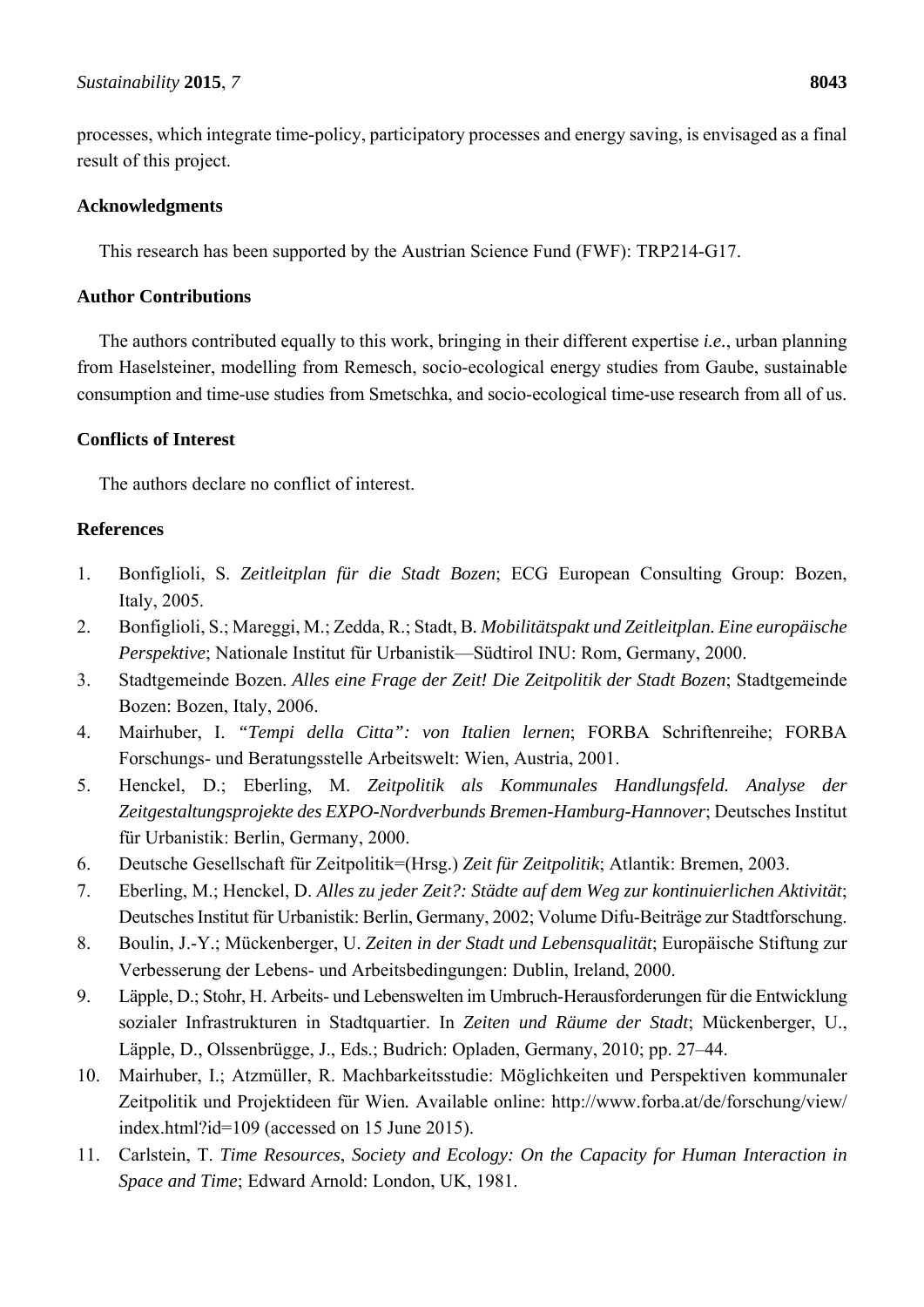- 12. Fischer-Kowalski, M.; Schaffartzik, A. Arbeit, gesellschaftlicher Stoffwechsel und nachhaltige Entwicklung. In *Verwerfungen moderner Arbeit. Zum Formwandel des Produktiven*; Füllsack, M., Ed.; Transcript Verlag: Bielefeld, Germany, 2008; pp. 65–82.
- 13. Boulin, J.Y.; Mückenberger, U. *Times in the City and Quality of Life*; European Foundation for the Improvement of Living and Working Conditions: Dublin, Ireland, 2005.
- 14. Moe, K. S. Fertility, Time Use, and Economic Development. *Rev. Econ. Dyn.* **1998**, *1*, 699–718.
- 15. Garhammer, M. Arbeitszeit und Zeitwohlstand im internationalen Vergleich. *WSI-Mitteilungen* **2001**, *54*, 231–241.
- 16. Garhammer, M. *Arbeitszeit, Zeitnutzung von Familien und Zeitpolitiken in Europa*; Technische Hochschule Nürnberg Georg Simon Ohm: Nürnberg, Germany, 2008.
- 17. Mischau, A.; Oechsle, M. *Arbeitszeit-Familienzeit-Lebenszeit: Verlieren wir an Balance?* Vs Verlag: Wiesbaden, Germany, 2005.
- 18. Schaffer, A. Women's and Men's Contributions to Satisfying Consumers' Needs: A Combined Time Use and Input-Output Analysis. *Econ. Syst. Res.* **2007**, *19*, 23–36.
- 19. Rinderspacher, J. *Zeitwohlstand. Ein Konzept für einen anderen Wohlstand der Nation*; Edition Sigma: Berlin, Germany, 2002.
- 20. Heitkötter, M. Aktuelle Ansätze lokaler Zeitpolitik. *Zeitpolitisches Mag.* **2007**, *5*, 1–3.
- 21. Kränzl Nagel, R.; Beham, M. *Zeitnot oder Zeitwohlstand in Österreichs Familien? Einfluss familialer Faktoren auf den Schulerfolg von Kindern*; European Centre for Social Welfare Policy and Research: Wien, Austria, 2007; pp. 1–9.
- 22. Schor, J.B. *Plenitude: The New Economics of True Wealth*; Penguin Press: New York, NY, USA, 2010.
- 23. Sanne, C. Willing consumers- or locked-in? Policies for a sustainable consumption. *Ecol. Econ.* **2002**, *42*, 273–287.
- 24. Kasser, T.; Sheldon, K. M. Time Affluence as a Path toward Personal Happiness and Ethical Business Practice: Empirical Evidence from Four Studies. *J. Bus. Ethics* **2010**, *84*, 243–255.
- 25. De Graaf, J. *Take Back Your Time. Fighting Overwork and Time Poverty in America*; Berret- Koehler: San Francisco, CA, USA, 2003.
- 26. Eurofound. *How Are You? Quality of Life in Europe*; Eurofound: Dublin, Ireland, 2010.
- 27. Boulin, J.Y. *As Time Goes by. A Critical Evaluation of the Foundation's Work on Time*; Office for Official Publications of the European Communities: Luxembourg, 2003.
- 28. Minx, J.; Baiocchi, G. Time Use and Sustainability: An Input-Output Approach in Mixed Units. In *Handbook on Input-Output Economics in Industrial Ecology*; Suh, S., Ed.; Springer: Berlin, Germany; New York, NY, USA, 2010; pp. 819–846.
- 29. Stahmer, C.; Ewerhart, G.; Herrchen, I. *Monetäre*, *Physische und Zeit-Input-Output-Tabellen. Endbericht für Eurostat*; Eurostat: Luxemburg, 2003.
- 30. Schaffer, A. Sozioökonomische Input-Output-Tabellen für Deutschland in zeitlicher, monetärer und räumlicher Dimension. *Jahrb. Für Reg.* **2006**, *27*, 1–22.
- 31. Chiou, Y.S. A Time Use Survey Derived Integrative Human-Physical Household System Energy Performance Model. In Proceedings of the Passive and Low Energy Architecture Conference (PLEA 2009), Quebec City, QC, Canada, 22–24 June 2009; pp. 51–57.
- 32. Vinz, D. *Zeiten der Nachhaltigkeit: Perspektiven für Eine ökologische und Geschlechtergerechte Zeitpolitik*; Westfälisches Dampfboot: Münster, Germany, 2005.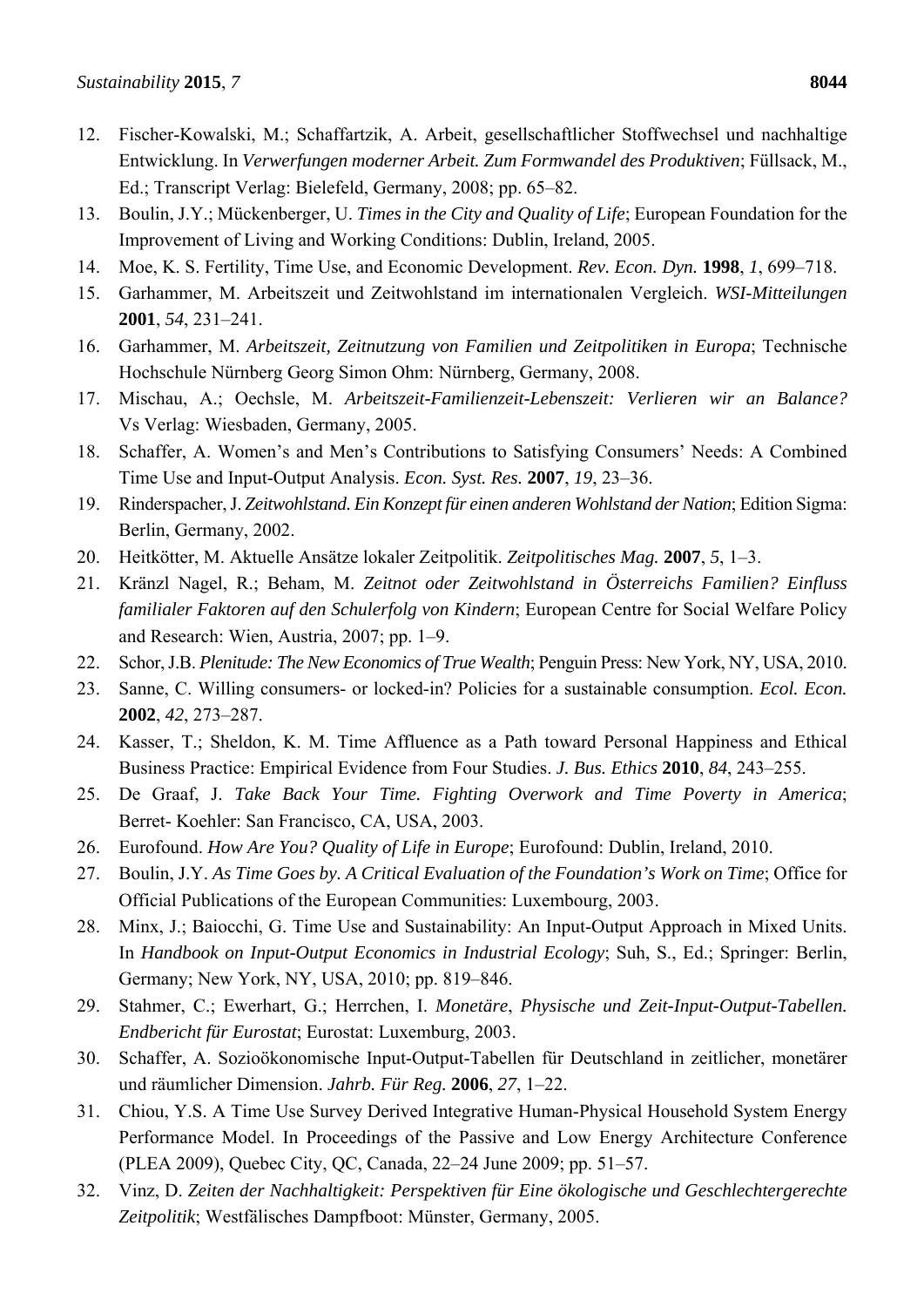- 34. Jalas, M. *Busy*, *Wise and Idle Time: A Study of the Temporalities of Consumption in the Environmental Debate: School of Economics*, *Diss.–Helsinki*, *2006*; Acta Universitatis Oeconomicae HelsingiensisA; Helsinki School of Economics: Helsinki, Finland, 2006; Volume 275.
- 35. Hayden, A.; Shandra, J.M. Hours of work and the ecological footprint of nations: An exploratory analysis. *Local Environ. Int. J. Justice Sustain.* **2009**, *14*, 575–600.
- 36. Hägerstrand, T. What about People in Regional Science? *Pap. Reg. Sci. Assoc.* **1970**, *24*, 7–21.
- 37. Carlstein, T. Planung und Gesellschaft: Ein "Echtzeit"-System im Raum (Zeitgeographische Aspekte der Raumplanung). *Geogr. Helvetica* **1986**, *41*, 117–125.
- 38. Ellegård, K. A time-geographical approach to the study of everyday life of individuals–a challenge of complexity. *GeoJournal* **1999**, *48*, 167–175.
- 39. Hanson, S.; Hanson, P. Chapter 10: The Geography of Everyday Life. In *Advances in Psychology*; Gärling, T., Golledge, R.G., Eds.; Behavior and Environment Psychological and Geographical Approaches; Elsevier/North-Holland: Amsterdam, The Netherlands, 1993; Volume 96, pp. 249–269.
- 40. Huisman, O.; Forer, P. The complexities of everyday life: Balancing practical and realistic approaches to modeling probable presence in space-time. In Proceedings of the 17th Annual Colloquium of the Spatial Information Research Centre, Dunedin, New Zealand, 24–25 November 2005; pp. 155–167.
- 41. Burns, L.D. *Transportation*, *Temporal*, *and Spatial Components of Accessibility*; Lexington Books: Lexington, MA, USA, 1979.
- 42. Ettema, D.; Ettema, D.F.; Timmermans, H.J.P. *Activity-Based Approaches to Travel Analysis*; Emerald Group Publishing Limited: Bingley, UK, 1997.
- 43. Wu, Y.; Miller, H.J. Computational Tools for Measuring Space-Time Accessibility within Transportation Networks with Dynamic Flow. *J. Transp. Stat.* **2001**, *4*, 1–14.
- 44. Kwan, M.-P. GIS Methods in Time-Geographic Research: Geocomputation and Geovisualization of Human Activity Patterns. *Geogr. Ann.* **2004**, *4*, 267–280.
- 45. Miller, H. J. What about People in Geographic Information Science? *Comput. Environ. Urban Syst.* **2003**, *27*, 447–453.
- 46. Haselsteiner, E.; Gaube, V.; Remesch, A.; Smetschka, B.; Fischer-Kowalski, M. Urban Time and Energy (UTE). Time-space-energy Scenarios in Urban Areas. In Proceedings of the REAL CORP 2012 Re-Mixing the City, Schwechat, Austria, 14–16 May 2012; pp. 1031–1039.
- 47. Rau, H.; Haselsteiner, E.; Remesch, A.; Smetschka, B.; Gaube, V. Making space for time: Comparing urban form and time use in Vienna and Dublin. *Env. Plan B* **2015**, submitted for publication.
- 48. Henckel, D.; Herkommer, B. Spaces of Variable Speed: The temporal topography of cities as an indicator for competitiveness and quality of life. In *The World of Global City-Regions: An Asia-Europe Comparison*; Fudan University Press: Shanghai, China, 2009.
- 49. Levine, R.V. *A Geography of Time: The Temporal Misadventures of a Social Psychologist*, *or How Every Culture Keeps Time Just a Little Bit Differently*; Basic Books: New York, NY, USA, 1998.
- 50. Futcher, J.A.; Mills, G. The role of urban form as an energy management parameter. *Energy Policy* **2013**, *53*, 218–228.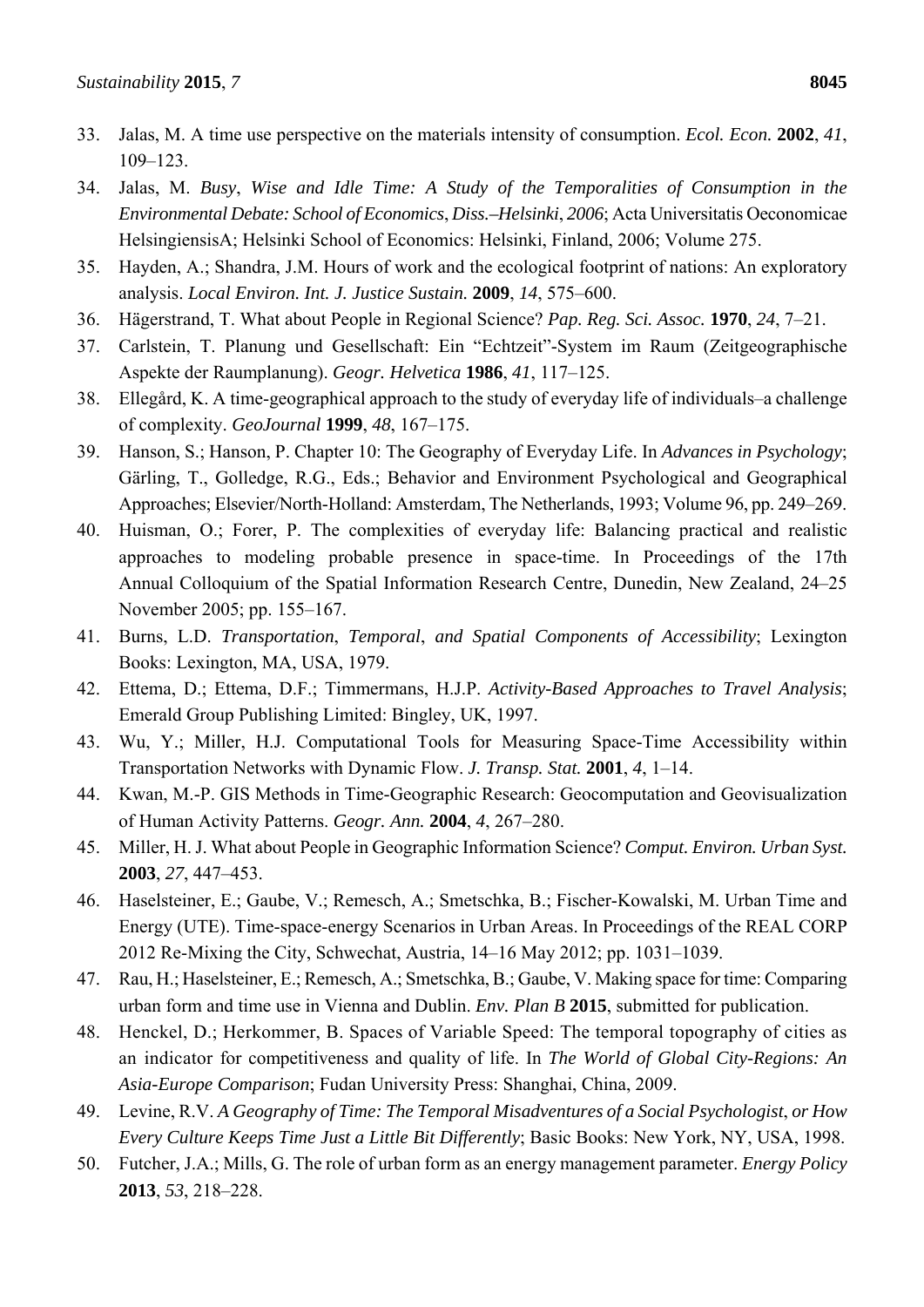- 51. Kenworthy, J.R.; Laube, F.B.; Newman, P. *An International Sourcebook of Automobile Dependence in Cities*, *1960–1990*; University Press of Colorado: Boulder, CO, USA, 1999.
- 52. Newman, P. Transport and Energy. *Transp. Eng. Plan.* **2009**, *II*, 47–86.
- 53. Schafer, A.; Victor, D.G. The future mobility of the world population. *Transp. Res. Part Policy Pract.* **2000**, *34*, 171–205.
- 54. Lehmann, S. *The Principles of Green Urbanism: Transforming the City for Sustainability*; Earthscan: London, UK; Washington, DC, USA, 2010.
- 55. Næss, P.; Næss, T.; Strand, A. Oslo's Farewell to Urban Sprawl. *Eur. Plan. Stud.* **2011**, *19*, 113–139.
- 56. Agency, E.E.; Centre, E.C.J.R. *Urban Sprawl in Europe: The Ignored Challenge*; European Environment Agency: Copenhagen, Denmark, 2006.
- 57. Kasanko, M.; Barredo, J. I.; Lavalle, C.; McCormick, N.; Demicheli, L.; Sagris, V.; Brezger, A. Are European cities becoming dispersed?: A comparative analysis of 15 European urban areas. *Landsc. Urban Plan.* **2006**, *77*, 111–130.
- 58. Weber, G. *Raumplanung-eine Schlüsselkompetenz im Klimaschutz. Raumplanung und Klimawandel. Österreichisch-Deutsche Kooperation der Akademie für Raumforschung und Landesplanung (ARL) mit dem Institut für Raumplanung und Ländliche Neuordnung an der Universität für Bodenkultur (IRUB)*, *Wien*; IRUB: Wien, Austria, 2008.
- 59. Knoflacher, H. *Grundlagen der Verkehrs- und Siedlungsplanung: Verkehrsplanung*; Böhlau Verlag: Wien, Austria, 2007.
- 60. Burton, E. Measuring urban compactness in UK towns and cities. *Environ. Plan. B* **2002**, *29*, 219–250.
- 61. Burton, E.; Jenks, M.; Williams, K. *The Compact City: A Sustainable Urban Form?* Routledge: London, UK, 2003.
- 62. Churchman, A. Disentangling the concept of density. *J. Plan. Lit.* **1999**, *13*, 389–411.
- 63. Jabareen, Y.R. Sustainable Urban Forms Their Typologies, Models, and Concepts. *J. Plan. Educ. Res.* **2006**, *26*, 38–52.
- 64. Alberti, M. Urban Patterns and Environmental Performance: What Do We Know? *J. Plan. Educ. Res.* **1999**, *19*, 151–163.
- 65. Banister, D.; Hickman, R. How to design a more sustainable and fairer built environment: Transport and communications. *IEE Proc. Intell. Transp. Syst.* **2006**, *153*, 276–291.
- 66. Owens, S.E. *Energy*, *Planning and Urban Form*; Pion: London, UK, 1986.
- 67. Schwarz, N. Urban form revisited—Selecting indicators for characterising European cities. *Landsc. Urban Plan.* **2010**, *96*, 29–47.
- 68. International Organization for Standardization (ISO). *ISO 37120:2014 Sustainable Development of Communities—Indicators for City Services and Quality of Life*; ISO: Geneva, Switzerland, 2014.
- 69. Haberl, H. The Energetic Metabolism of Societies, Part I: Accounting Concepts. *J. Ind. Ecol.* **2001**, *5*, 11–33.
- 70. Haberl, H. Societal Energy Metabolism and Sustainable Development. In Proceedings of the Advances in Energy Studies. Exploring Supplies, Constraints, and Strategies, 2nd International Workshop in Porto Venere, Porto Venere, Italy, 23–27 May 2000; Ulgiati, S., Brown, M.T., Giampietro, M., Herendeen, R.A., Mayumi, K., Eds.; Servici Grafici Editoriali: Padova, Italy, 2001; pp. 199–209.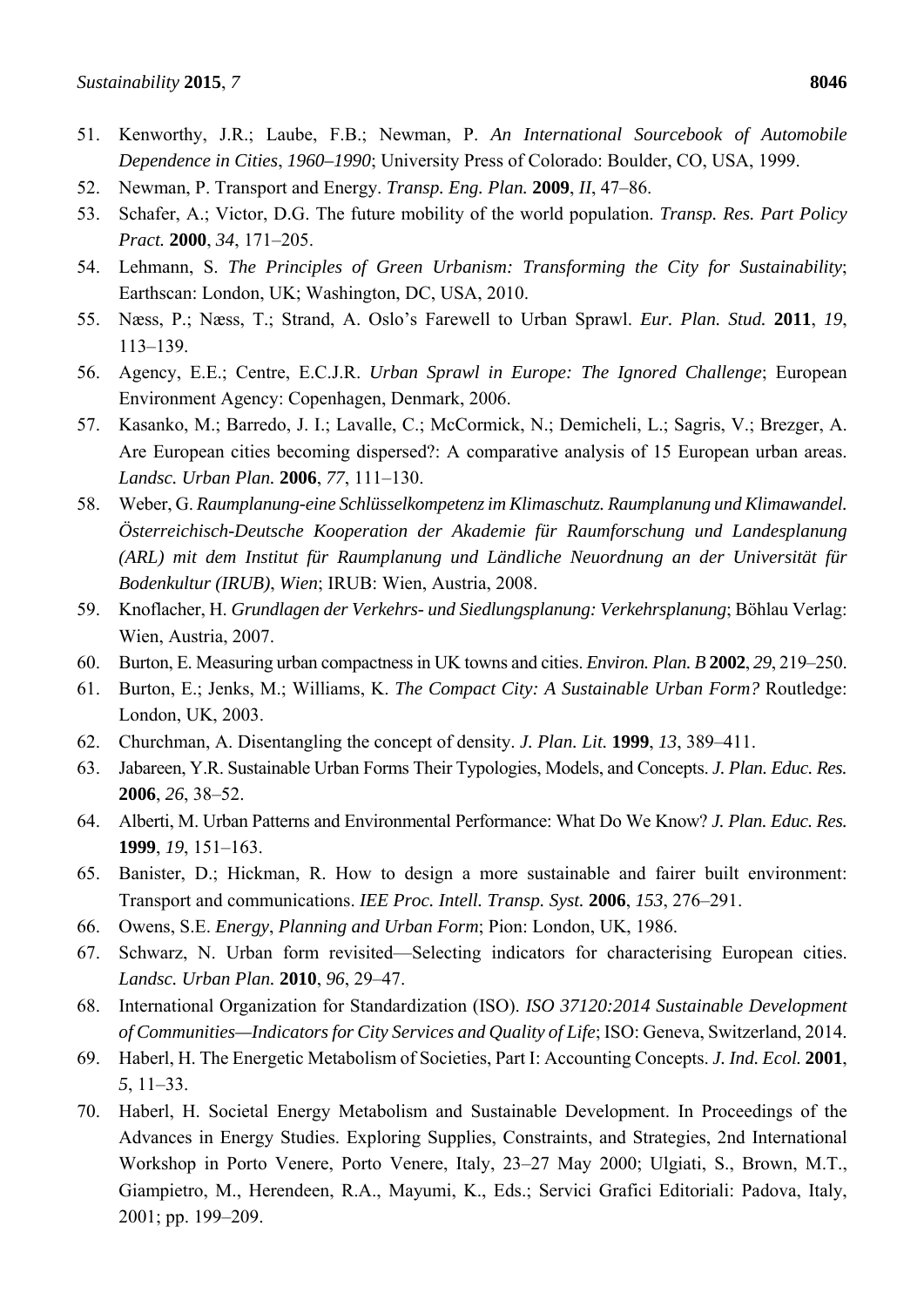- 71. Lovins, A.B. *Energy Strategy: The Road not Taken?* Foreign Affairs: New York, NY, USA, 1976; pp. 65–96.
- 72. Jochem, E.; Adegbulugbe, A.; Aebischer, B.; Bhattacharjee, S.; Gritsevich, I.; Jannuzzi, G.; Jaszay, T.; Baran Saha, B.; Worrell, E.; Fengqi, Z.; *et al*. Energy end-use efficiency. In *UNDP World Energy Assessment*; UNDP: New York, NY, USA, 2000.
- 73. Vringer, K.; Blok, K. The direct and indirect energy requirements of households in the Netherlands. *Energy Policy* **1995**, *23*, 893–910.
- 74. Pachauri, S.; Spreng, D. Direct and indirect energy requirements of households in India. *Energy Policy* **2002**, *30*, 511–523.
- 75. Cohen, C.; Lenzen, M.; Schaeffer, R. Energy requirements of households in Brazil. *Energy Policy* **2005**, *33*, 555–562.
- 76. Wier, M.; Lenzen, M.; Munksgaard, J.; Smed, S. Effects of Household Consumption Patterns on CO2 Requirements. *Econ. Syst. Res.* **2001**, *13*, 259–274.
- 77. Lenzen, M.; Wier, M.; Cohen, C.; Hayami, H.; Pachauri, S.; Schaeffer, R. A comparative multivariate analysis of household energy requirements in Australia, Brazil, Denmark, India and Japan. *Energy* **2006**, *31*, 181–207.
- 78. Dey, C.; Berger, C.; Foran, B.; Foran, M.; Joske, R.; Lenzen, M.; Wood, R. An Australian environmental atlas: Household environmental pressure from consumption. In *Water*, *Wind*, *Art and Debate: How Environmental Concerns Impact on Disciplinary Research*; Birch, G., Ed.; Sydney University Press: Sydney, Australia, 2007; pp. 280–315.
- 79. Weber, C. L.; Matthews, H. S. Quantifying the global and distributional aspects of American household carbon footprint. *Ecol. Econ.* **2008**, *66*, 379–391.
- 80. Lenzen, M.; Dey, C.; Foran, B. Energy requirements of Sydney households. *Ecol. Econ.* **2004**, *49*, 375–399.
- 81. Kletzan, D.; Koppl, A.; Kratena, K.; Schleicher, S.; Wuger, M. Towards sustainable consumption: Economic modelling of mobility and heating for Austria. *Ecol. Econ.* **2006**, *57*, 608–626.
- 82. Duchin, F. Sustainable consumption of food: a framework for analyzing scenarios about changes in diets. *J. Ind. Ecol.* **2005**, *9*, 99–114.
- 83. Hertwich, E.G. Consumption and the Rebound Effect: An Industrial Ecology Perspective. *J. Ind. Ecol.* **2005**, *9*, 85–98.
- 84. Jackson, T. Live Better by Consuming Less? Is There a "Double Dividend" in Sustainable Consumption? *J. Ind. Ecol.* **2005**, *9*, 19–36.
- 85. Bruckner, M. *Die Rolle von Arbeitszeit und Einkommen bei Rebound-Effekten in Dematerialisierungs- und Dekarbonisierungsstrategien. Eine Literaturstudie*; Social Ecology Working Paper; Institute of Social Ecology: Wien, Austria, 2008.
- 86. Binswanger, M. Time-saving innovations and their impact on energy use: Some lessons from a household-production-function approach. *Int. J. Energy Technol. Policy* **2004**, *2*, 209–218.
- 87. Sorrell, S.; Dimitropoulos, J. The rebound effect: Microeconomic definitions, limitations and extensions. *Ecol. Econ.* **2008**, *65*, 636–649.
- 88. Räty, R.; Carlsson-Kanyama, A. Energy consumption by gender in some European countries. *Energy Policy* **2010**, *38*, 646–649.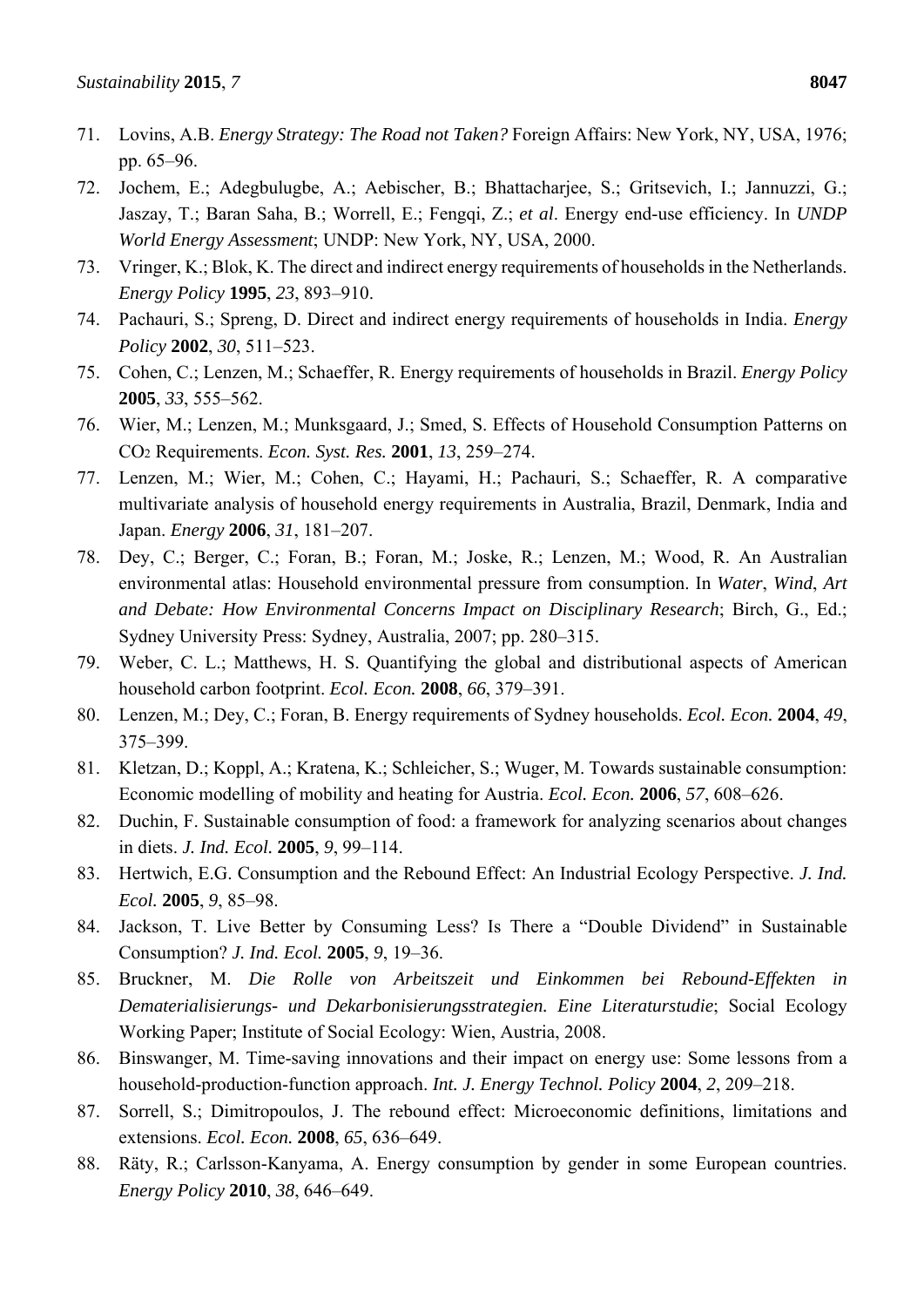- 89. Carlsson-Kanyama, A.; Linden, A.-L. Energy efficiency in residencies. Challenges for women and men in the North. *Energy Policy* **2007**, *35*, 2163–2172.
- 90. Linden, A.-L.; Carlsson-Kanyama, A.; Eriksson, B. Efficient and inefficient aspects of residential energy behaviour: What are the policy instruments for change? *Energy Policy* **2006**, *34*, 1918–1927.
- 91. Duchin, F. *Household Lifestyles: Ideas for a Research Program*; Rensselaer Working Papers in Economy; Rensselaer Polytechnik Institute: Troy, NY, USA, 2003.
- 92. INFAS. *Mobilität in Deutschland*; INFAS: Hamburg, Germany, 2002.
- 93. Graham, S.; Schandl, H.; Williams, L. J.; Foran, T. The Effects of Climate and Socio-Demographics on Direct Household Carbon Dioxide Emissions in Australia. *Geogr. Res.* **2013**, *51*, 424–438.
- 94. Sutcliffe, M.; Hooper, P.; Howell, R. Can Eco-Footprinting Analysis Be Used Successfully to Encourage More Sustainable Behaviour at the Household Level? *Sustain. Dev.* **2008**, *16*, 1–16.
- 95. Fischer-Kowalski, M.; Singh, S. J.; Ringhofer, L.; Grünbühel, C. M.; Lauk, C.; Remesch, A. Socio-metabolic transitions in indigenous communities and the crucial role of working time. A comparison of case studies. *Hum. Ecol. Rev.* **2011**, *18*, 147–158.
- 96. Zheng, J.; Garrick, N.W.; Atkinson-Palombo, C.; McCahill, C.; Marshall, W. Guidelines on developing performance metrics for evaluating transportation sustainability. *Res. Transp. Bus. Manag.* **2013**, *7*, 4–13.
- 97. Marshall, W. E. An evaluation of livability in creating transit-enriched communities for improved regional benefits. *Res. Transp. Bus. Manag.* **2013**, *7*, 54–68.
- 98. Kenworthy, J.R.; Laube, F.B. Patterns of automobile dependence in cities: An international overview of key physical and economic dimensions with some implications for urban policy. *Transp. Res. Part* **1999**, *33*, 691–723.
- 99. Druckman, A.; Buck, I.; Hayward, B.; Jackson, T. Time, gender and carbon: A study of the carbon implications of British adults' use of time. *Ecol. Econ.* **2012**, *84*, 153–163.
- 100. Heinonen, J.; Jalas, M.; Juntunen, J. K.; Ala-Mantila, S.; Junnila, S. Situated lifestyles: II. The impacts of urban density, housing type and motorization on the greenhouse gas emissions of the middle-income consumers in Finland. *Environ. Res. Lett.* **2013**, *8*, 035050.
- 101. Frantz, M.D. *Capital City Cultures: Reconstructing Contemporary Europe in Vienna and Berlin*; Peter Lang: New York, NY, USA, 2011.
- 102. Statistik Austria Population at the beginning of the year since 1981 per province. Available online: http://www.statistik.at/wcm/idc/idcplg?IdcService=GET\_NATIVE\_FILE&RevisionSelectionMet hod=LatestReleased&dDocName=031770 (accessed on 28 January 2015).
- 103. Stadt Wien / MA 23—Wirtschaft, Arbeit und Statistik: Origin of persons enrolled in Vienna per gender and counting district. Available online: https://open.wien.gv.at/site/datensatz/?id=78ff4a79- 5942-4254-ae3d-567fae3c9db7 (accessed on 28 January 2015).
- 104. Stadt Wien Stadtplan, data.wien.gv.at. Available online: http://www.wien.gv.at/stadtplan (accessed on 28 January 2015).
- 105. Data sources Openstreetmap. Available online: http://www.openstreetmap.org (accessed on 28 January 2015).
- 106. Data sources Geofabrik.de. Available online: http://www.geofabrik.de/ (accessed on 28 January 2015).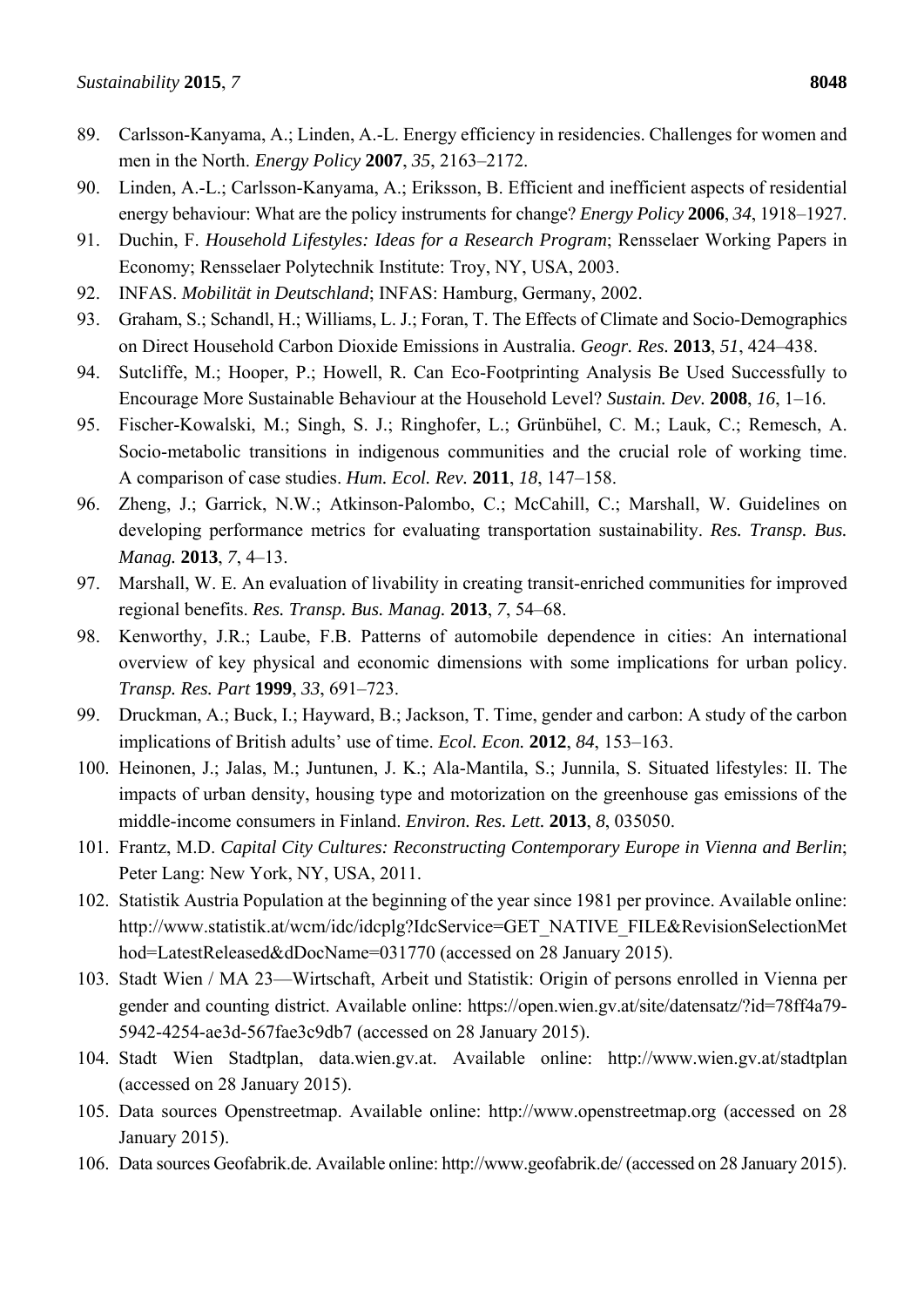- 107. Data sources Stadt Wien MA56 Open Data Vienna—Location of Schools. Available online: https://open.wien.gv.at/site/datensatz/?id=c1ba372b-dba2-4bce-b72e-b5c832eaaf44 (accessed on 28 January 2015).
- 108. Van der Leeuw, S.E. Why Model? *Cybern. Syst.* **2004**, *35*, 117–128.
- 109. Lawrence, D.; D'Odorico, P.; Diekmann, L.; DeLonge, M.; Das, R.; Eaton, J.M. Ecological feedbacks following deforestation create the potential for a catastrophic ecosystem shift in tropical dry forest. *Proc. Natl. Acad. Sci. USA* **2007**, *104*, 20969–20701.
- 110. Liu, J.G.; Dietz, T.; Carpenter, S.R.; Alberti, M.; Folke, C.; Moran, E.; Pell, A.N.; Deadman, P.; Kratz, T.; Lubchenco, J.; *et al*. Complexity of coupled human and natural systems. *Science* **2007**, *317*, 1513–1516.
- 111. Pahl-Wostl, C. Participative and Stakeholder-Based Policy Design, Evaluation and Modeling Processes. *Integr. Assess.* **2002**, *3*, 3–14.
- 112. Kates, R.W.; Clark, W.C.; Corell, R.; Hall, J.M.; Jaeger, C.C.; Lowe, I.; McCarthy, J.J.; Schellnhuber, H.J.; Bolin, B.; Dickson, N.M.; *et al*. Environment and Development: Sustainability Science. *Science* **2001**, *292*, 641–642.
- 113. Fischer-Kowalski, M.; Haberl, H.; Hüttler, W.; Payer, H.; Schandl, H.; Winiwarter, V.; Zangerl-Weisz, H. *Gesellschaftlicher Stoffwechsel und Kolonisierung von Natur. Ein Versuch in Sozialer Ökologie*; Gordon & Breach Fakultas: Amsterdam, The Netherlands, 1997.
- 114. Miller, E.J.; Douglas Hunt, J.; Abraham, J.E.; Salvini, P.A. Microsimulating urban systems. *Comput. Environ. Urban Syst.* **2004**, *28*, 9–44.
- 115. Chingcuanco, F.; Miller, E.J. A microsimulation model of urban energy use: Modelling residential space heating demand in ILUTE. *Comput. Environ. Urban Syst.* **2012**, *36*, 186–194.
- 116. Weisz, H.; Pichler, P. P.; Steinberger, J. K.; Heinz, M.; Gaube, V.; Remesch, A. Second generation model and scenarios of the building, transportation and decision making components. Available online: http://www.sume.at/project\_downloads (accessed on 16 June 2015).
- 117. Gaube, V.; Remesch, A. Impact of urban planning on household's residential decisions: An agent-based simulation model for Vienna. *Environ. Model. Softw.* **2013**, 45, 92–103.
- 118. Miller, E.J. Integrated land use/transport model requirements. *Handb. Transp. Geogr. Spat. Syst*. **2004**, *5*, 147–166. Available online: http://trid.trb.org/view.aspx?id=760205 (accessed on 19 June 2015).
- 119. Jalas, M. The Everyday Life Context of Increasing Energy Demands: Time Use Survey Data in a Decomposition Analysis. *J. Ind. Ecol.* **2005**, *9*, 129–145.
- 120. Gaube, V.; Kaiser, C.; Wildenberg, M.; Adensam, H.; Fleissner, P.; Kobler, J.; Lutz, J.; Schaumberger, A.; Schaumberger, J.; Smetschka, B.; *et al*. Combining agent-based and stock-flow modelling approaches in a participative analysis of the integrated land system in Reichraming, Austria. *Landsc. Ecol.* **2009**, *24*, 1149–1165.
- 121. Smetschka, B.; Gaube, V.; Lutz, J. Integration der Genderperspektive im Nachhaltigkeitsdreieck mittels Zeitverwendung. *Jahrb. Österr. Ges. Für Agrarökon.* **2009**, *18*, 135–148.
- 122. Smetschka, B.; Gaube, V.; Lutz, J. Working Time of Farm Women and Small-Scale Sustainable Farming in Austria. In *Ester Boserup's Legacy on Sustainability*; Fischer-Kowalski, M.; Reenberg, A.; Schaffartzik, A.; Mayer, A., Eds.; Human-Environment Interactions; Springer Berlin, Germany, 2014; pp. 221–238.